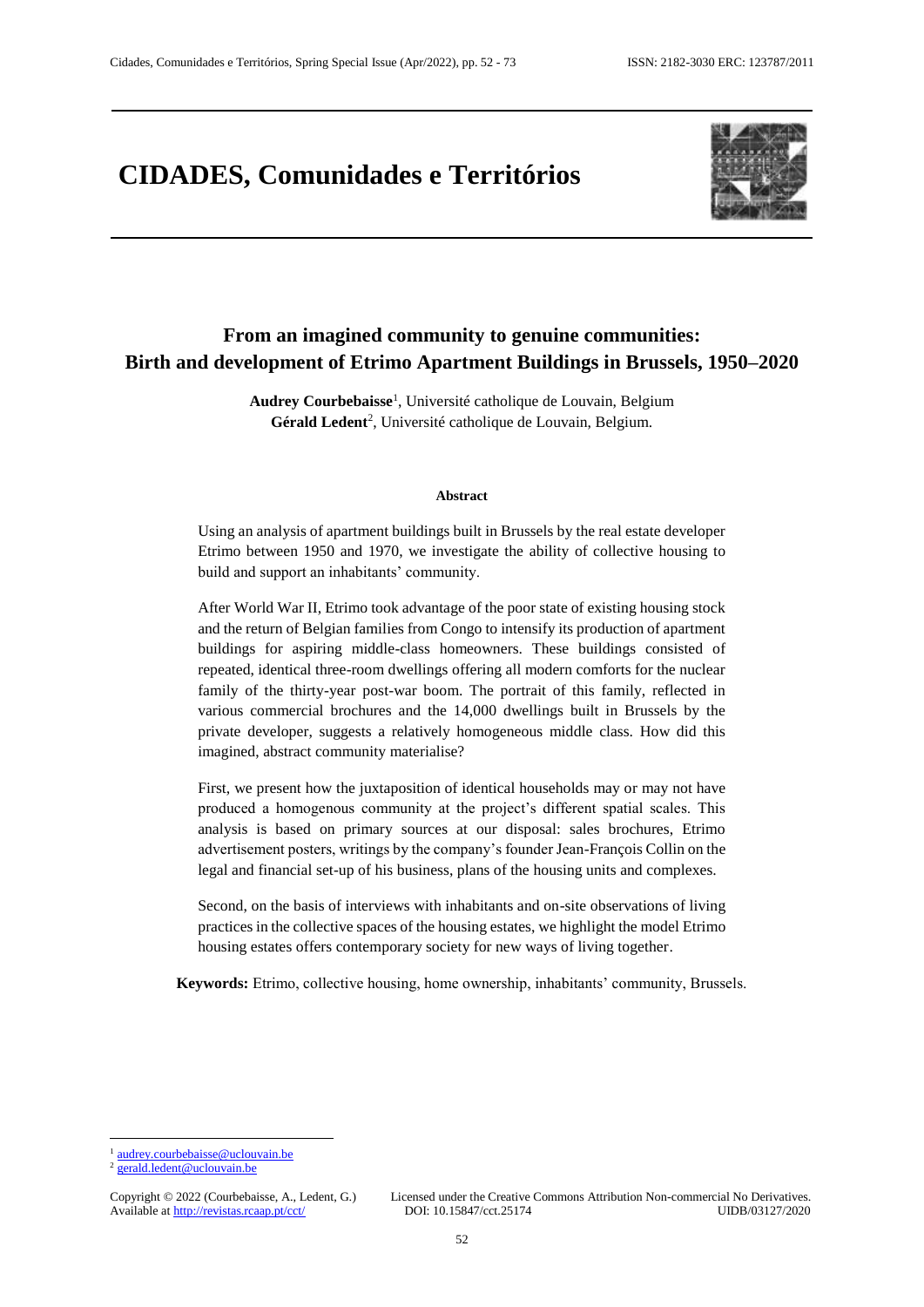# **1. Introduction**

Brussels housing in the 1950s was characterised by overwhelming support for public collective housing policies. Two laws addressed the housing shortage following World War II: de Taye (1948 and 1953) and Brunfaut (1949). While the latter supported public housing, the first promoted home ownership. Eventually, de Taye would have the greater impact in Brussels, as housing development was essentially a matter of private initiative (Broes, Dehaene, 2016). In this context, the de Taye laws (1948 and 1953) not only allowed acquisition subsidies for the middle classes, but also led to massive reorganisation operations in working-class neighbourhoods or in Brussels' 20<sup>th</sup> century outskirts, through the sale of large properties for the construction of high-rise modernist buildings (Leloutre, 2020). Among the actors who left their mark on the urbanisation of Brussels' second belt, two private developers stand out: Jean-Florian Collin (Etrimo) and François Amelinckx (Entreprises Amelinckx). "Although Etrimo and Amelinckx were brothers-in-arms in the Belgian real estate business, Collin may be characterised as the real pioneer" with the creation of his first company as early as 1935 (Broes, Dehaene, 2016). With 14,000 dwellings built in Brussels alone, Etrimo left its mark on housing in terms of quantity but also on the Brussels subconscious, with its "exceptionally homogeneous" products (Ledent, 2014).

From its creation in 1935 through to the 1950s, Etrimo (Société d'études et de réalisations immobilières) built apartment buildings for Brussels' wealthy. From the 1960s onwards, it specialised in providing the middle classes access to property, with the construction of larger housing estates on the outskirts of several large Belgian cities, Brussels in particular. In order to implement these estates, the company sought to purchase large land plots. In Brussels, such plots were still available in the city's second belt. These were large landholdings (Château de Rivieren in Ganshoren, Château Lambeau in Woluwé-St-Pierre, etc.) but also former industrial sites or fallow land (sand quarries in Woluwé-St-Lambert, flooded marsh areas along the Biestebroeck wharf in Anderlecht, the Pécheries Royales watercress beds and vegetable gardens on the Watermaalbeek in Watermael-Boisfort, etc.). In the absence of legislation on height or density, Etrimo set the tone by negotiating directly with municipalities (Ledent, 2014). Interestingly, a new category of people were targeted by this urbanisation of Brussels' second belt. Indeed, these private developments were intended for the middle class, among whom many were families returning from Congo, a former Belgian colony.

In this paper, we address the capacity of this category of people to generate inhabitant communities, as well as the potential of Etrimo's collective estates to support these communities. Through what tangible and intangible means can a community be imagined, formed, and sustained, and how does that help us conceive and design communities in the future?

This question was applied to three case studies, Etrimo buildings dating to between 1964 and 1968 in Brussels (figure 1): Parc Albert in Ganshoren, Parc de la Héronnière et Beaulieu in Auderghem, and Parc Schuman in Woluwé-Saint-Lambert. These large housing estates share several features: a location in the city's second belt, proximity to schools and shops, repetitive spatial organisation on the theme of isolated "buildings in a park", and a majority of owner-occupants. They were chosen because of the availability of iconographic material (Ledent, 2014) and the possibility for interacting with original inhabitants.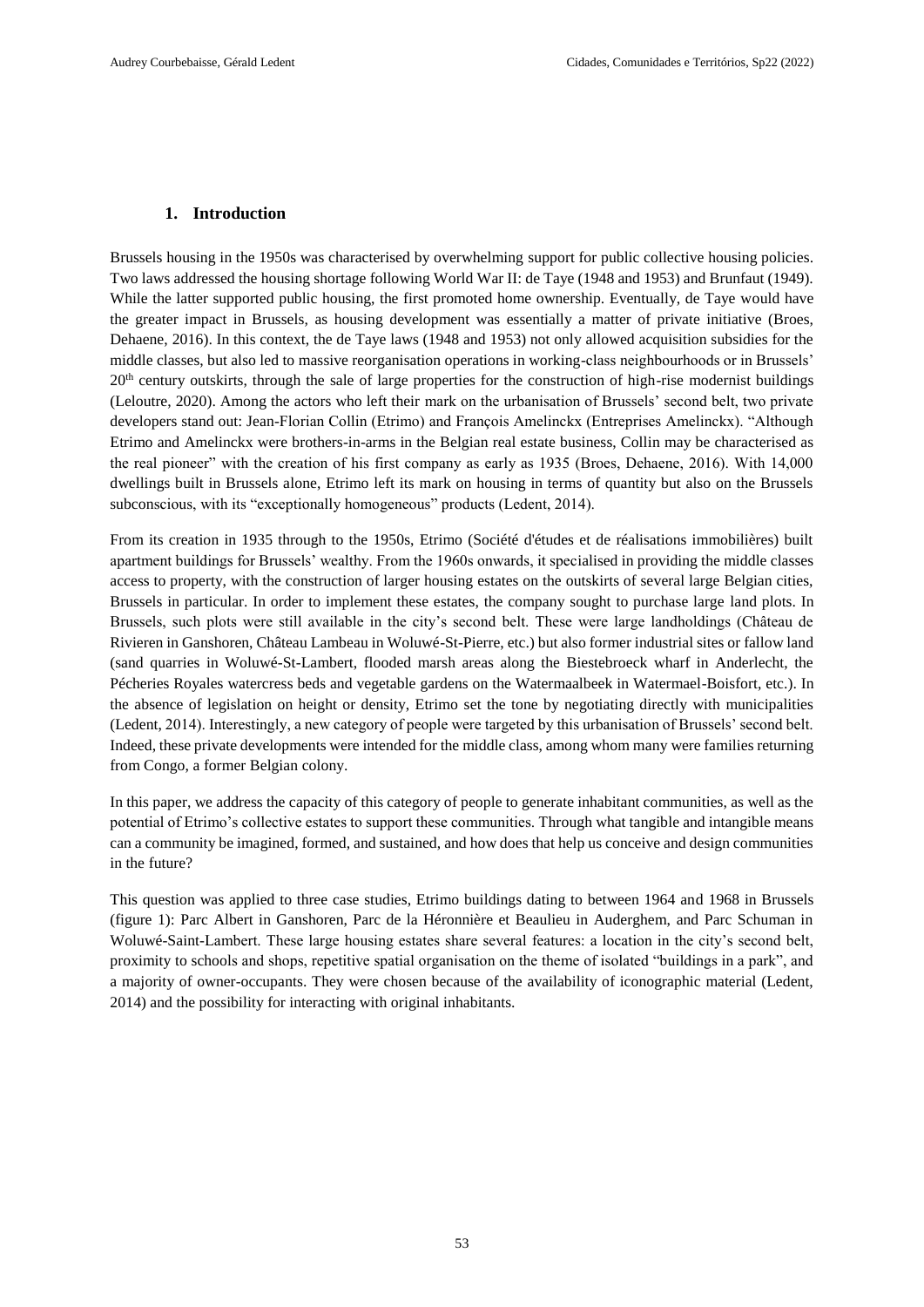$\overline{\phantom{a}}$ 

# **Figure 1. The three case studies in Ganshoren, Auderghem, and Woluwé-Saint-Lambert**



Source: Audrey Courbebaisse, 2021.

The research methodology consists of qualitative research undertaken at the crossroads where architecture meets the social sciences. From an architectural point of view, the Etrimo estates were studied by means of a spatial analysis of two types of elements: archive material (e.g., commercial brochures<sup>3</sup>, Collin's writings<sup>4</sup>) and drawings of the existing situation (redrawn mass and floor plans, sections, etc.).

From a social point of view, the projects were visited in depth several times, which allowed us to make in-field observations as well as conduct 25 interviews with inhabitants (figure 2), caretakers, and several pharmacists working in the three studied buildings. The questions were structured according to several hypotheses of potential levers (spatial and social) that could enhance the creation of a community: residential trajectory, social dynamics, spatial dispositions, maintenance and management of the building and development, landscape amenities, and, finally, the large community formed by all the buildings built by Etrimo. The respondents were between 37 and 98 years old. Fifteen of the 25 were owner-occupants, seven were caretakers occupying the ground-floor lodge, and three were pharmacists working on the ground floor of the building. Although the population is gradually changing and many of the previous residents had already left or died, we were able to meet two households who bought off-plan in the 1960s. Most of the people we met had arrived between 1982 and 1999, illustrating a pivotal period of household renewal. Only five households that arrived from the 2000s onwards were interviewed, including only four persons who are still working. This can be explained in part by the timing of our visits (weekdays during working hours).

In order to highlight the spaces that can support an inhabitant community, we mapped the spatial practices of each interviewee on an axonometric drawing of each site (figure 3a and b).

<sup>3</sup> The exhibition catalogues "Un appartement. Des raisons de l'achat d'un appartement", "Comment devenir propriétaire Etrimo", 1963, "Parc Breughel", 1965, as well as sales brochures from the collection of Pol Mertens, former Etrimo administrator.

<sup>4</sup> Collin J.-F., "L'épargne immobilière et sa fonction sociale", Paris: Librairie générale de droit et de jurisprudence, 1938; Collin J.-F., "De l'évolution de l'habitation en fonction de la civilisation domestique", *Bâtir*, vol. 36, January 1936; Collin J.-F., "L'Europe des provinces, essai politique", Bruxelles: éditions de la revue Terre d'Europe, 1968.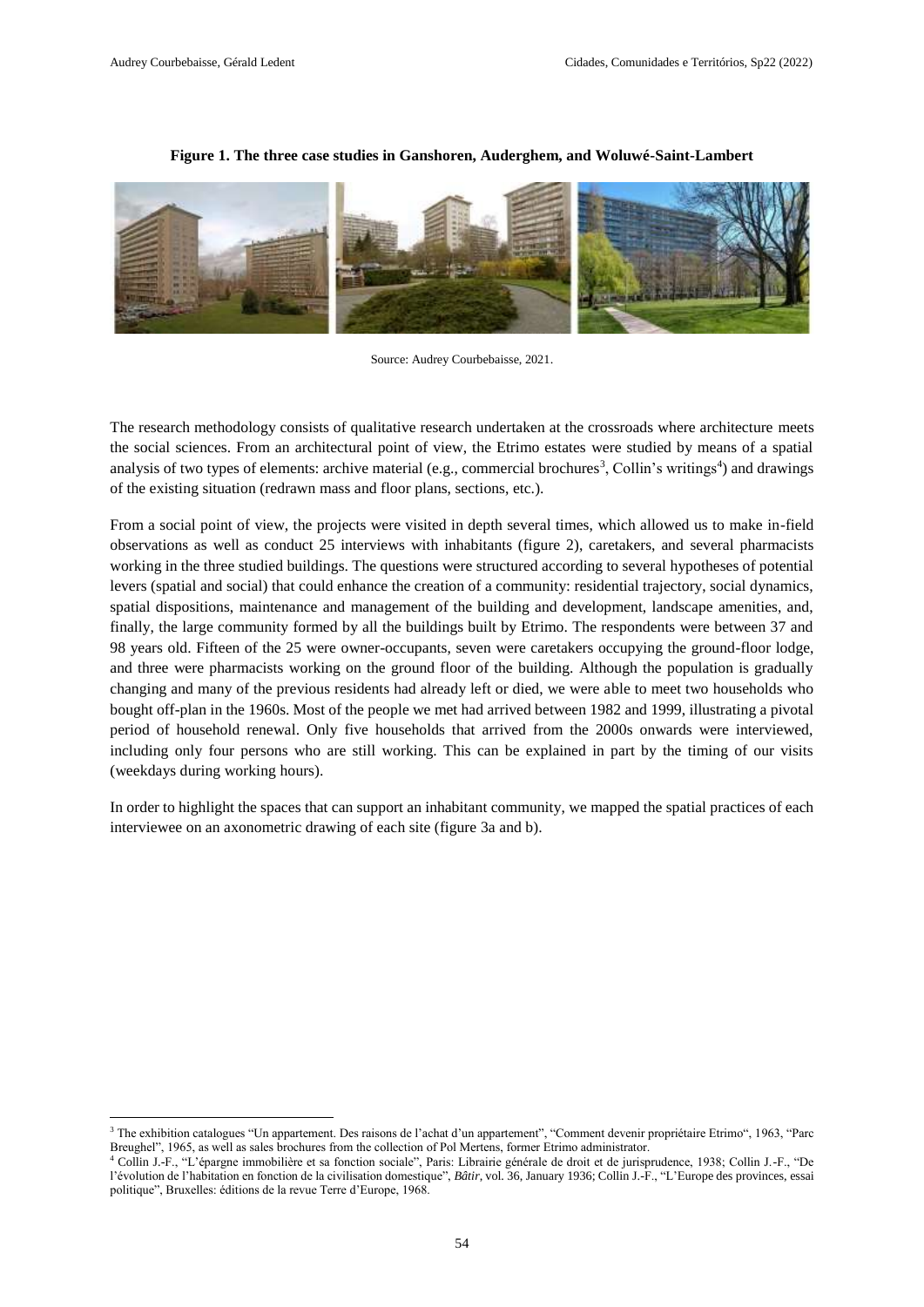|    | Location        | Identity |                 |            |                | Flat Floor Arrival Purchase | Situation         | Age |        | Statut 1st purchase |
|----|-----------------|----------|-----------------|------------|----------------|-----------------------------|-------------------|-----|--------|---------------------|
|    | Ganshoren       | Mr. P    |                 | <b>RDC</b> |                |                             |                   | 54  | owner  |                     |
|    | Ganshoren       | Mrs N    | T3              | $R+2$      |                | 2010                        | alone             | 52  | owner  | yes                 |
| 3  | Ganshoren       | Mr. C    | T <sub>3</sub>  |            | 1991           |                             | couple            | 75  | tenant |                     |
| 4  | Ganshoren       | Mrs C    | $\overline{12}$ | <b>RDC</b> | 2019           |                             | alone             | 50  | tenant |                     |
| 5  | Ganshoren       | Mrs V    | T <sub>3</sub>  | $R+12$     |                | 1968                        | alone             | 98  | owner  | yes                 |
| 6  | Ganshoren       | Mrs G    | T <sub>3</sub>  | $R+1$      |                | 1988                        | couple            | 82  | owner  | yes                 |
| 7  | Ganshoren       | Mrs B    | T <sub>4</sub>  | $R+10$     | 1972           | 1995                        | alone             | 70  | owner  | yes                 |
| 8  | Ganshoren       | Mrs G    | T <sub>3</sub>  | $R+10$     |                | 2006                        | alone             | 75  | owner  | yes                 |
| 9  | Ganshoren       | Mrs D    | T <sub>2</sub>  | $R+2$      |                | 1966                        | couple            | 79  | owner  | yes                 |
|    | 10 Auderghem    | Mrs L    | $\mathbf{L}$    | <b>RDC</b> | 1985           |                             | alone             | 65  | tenant |                     |
|    | 11 Auderghem    | Mrs P    | T <sub>3</sub>  | $R + 9$    |                | 1982                        | couple            | 68  | owner  | yes                 |
|    | 12 Auderghem    | Mr. P    | T <sub>3</sub>  | $R+9$      | $\overline{2}$ | 1980                        | couple            | 70  | owner  | yes                 |
|    | 13 Auderghem    | Mr C     | T <sub>5</sub>  | $R+10$     | 1983           | 1985                        | couple            | 73  | owner  | yes                 |
|    | 14 Auderghem    | Mrs M    | T <sub>3</sub>  | $R + 4$    |                | 1993                        | alone             | 65  | owner  | no                  |
|    | 15 Auderghem    | Mrs J    | <b>T4</b>       | $R + 8$    |                | 2020                        | alone $+2$ child. | 37  | owner  | yes                 |
|    | 16 Auderghem    | Mrs M    | T <sub>3</sub>  | <b>RDC</b> | 1994           |                             | couple.           | 49  | tenant |                     |
| 17 | Auderghem Mrs T |          | T <sub>3</sub>  | $R+4$      |                | 1995                        | alone             | 75  | owner  | no                  |
|    | 18 Woluwé       | Mrs D    | T3              | <b>RDC</b> | 1997           |                             | couple / child    | 60  | tenant |                     |
|    | 19 Woluwé       | Mrs M    |                 | <b>RDC</b> | 2017           |                             |                   | 35  | owner  | yes                 |
|    | 20 Woluwe       | Mrs I    | T <sub>3</sub>  | <b>RDC</b> | 1996           |                             | couple            | 62  | tenant |                     |
|    | 21 Woluwé       | Mrs R    | T <sub>3</sub>  | $R + 8$    |                | 1995                        | alone             | 79  | owner  | yes                 |
| 22 | Woluwé          | Mrs S    | T <sub>3</sub>  | $R+1$      |                | 1983                        | alone             | 86  | owner  | yes                 |
|    | Woluwé          | Mrs T    | $13$            | <b>RDC</b> |                | 1996                        | alone             | 70  | tenant |                     |
|    | 24 Woluwé       | Mrs V    | T <sub>2</sub>  | $R+10$     | 1976           | 1999                        | alone             | 59  | tenant | yes                 |
|    | 25 Woluwé       | Mrs F    |                 | <b>RDC</b> | 1983           |                             |                   | 64  |        |                     |

|  |  |  |  | Figure 2. Table of the 25 interviewees |
|--|--|--|--|----------------------------------------|
|--|--|--|--|----------------------------------------|

Caretaker Pharmacist Inhabitant

Source: Audrey Courbebaisse, 2021.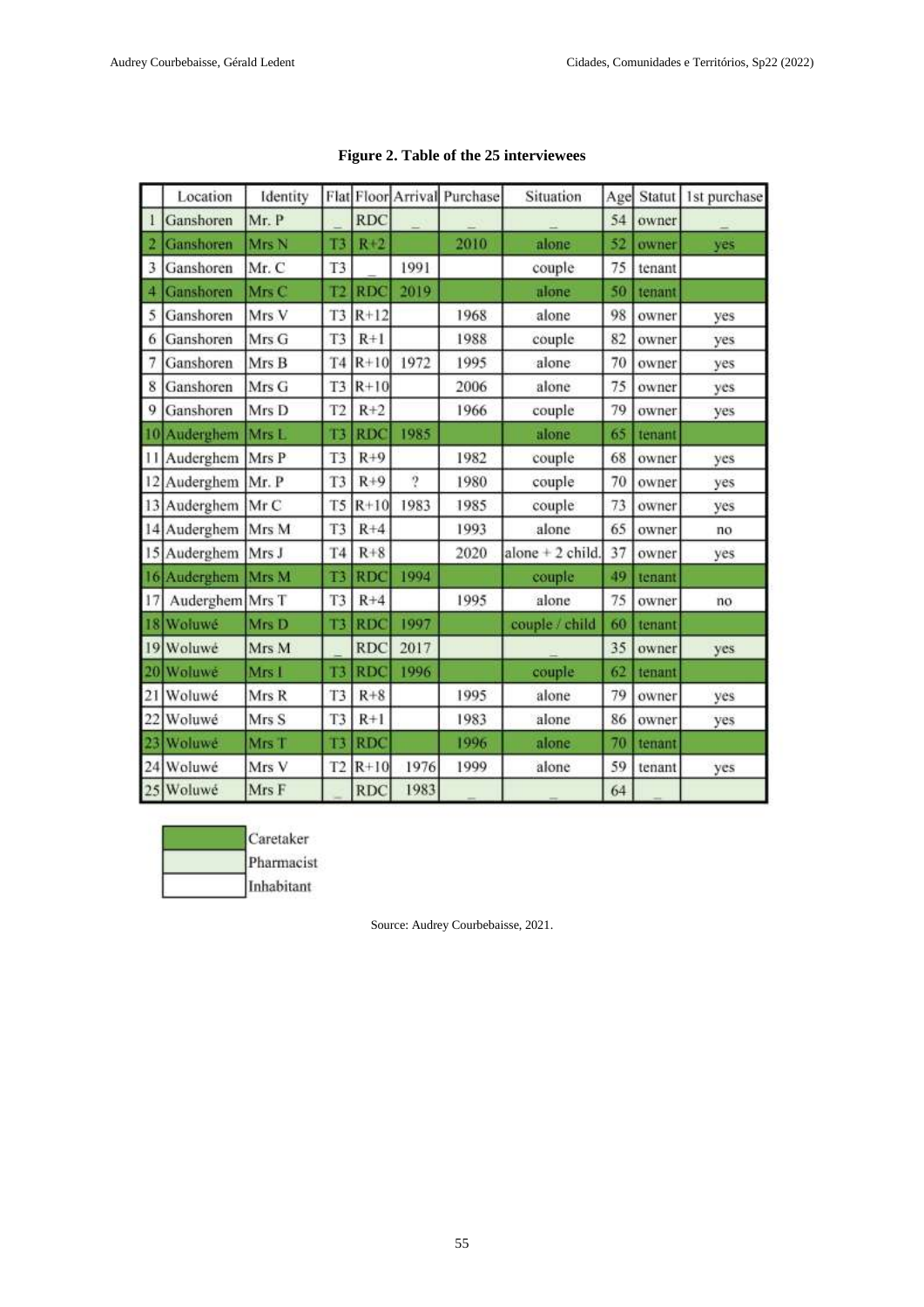# **Figure 3A and 3B. Drawn survey of spatial practices (a) at the scale of the building – (b) at the scale of the park**



Source: Gérald Ledent, 2021.

This paper presents our research results in two stages. Each stage sets Etrimo's intentions (what was designed) against present conditions (what happened). To study the initial intentions, we based our research on the primary sources at our disposal: sales brochures, Etrimo advertising posters, writings by Jean-François Collin on the legal and financial set-up of his business, plans of the housing units and estates. The analysis of present conditions relied on interviews with the inhabitants and *in situ* observations of living practices in the housing estates' collective spaces.

The first stage investigates the individual level. How did Etrimo intend to urbanise the nuclear family, at the heart of the company's projects? What today has become of this family and the environment that was intended for it? Second, we examine in what ways Etrimo positioned this family in a collective framework, whether through tangible or intangible devices, and how current representations and practices have engendered not one but many social and spatial communities.

# **2. Living in an Apartment**

### **2.1 The Notion of the Nuclear Family**

"In any case, whether it is the responsibility of the individual or the community, it must be borne in mind that it is the individual who pays; for it must be said and repeated that the community is only the sum of the individuals." (Collin, 1968)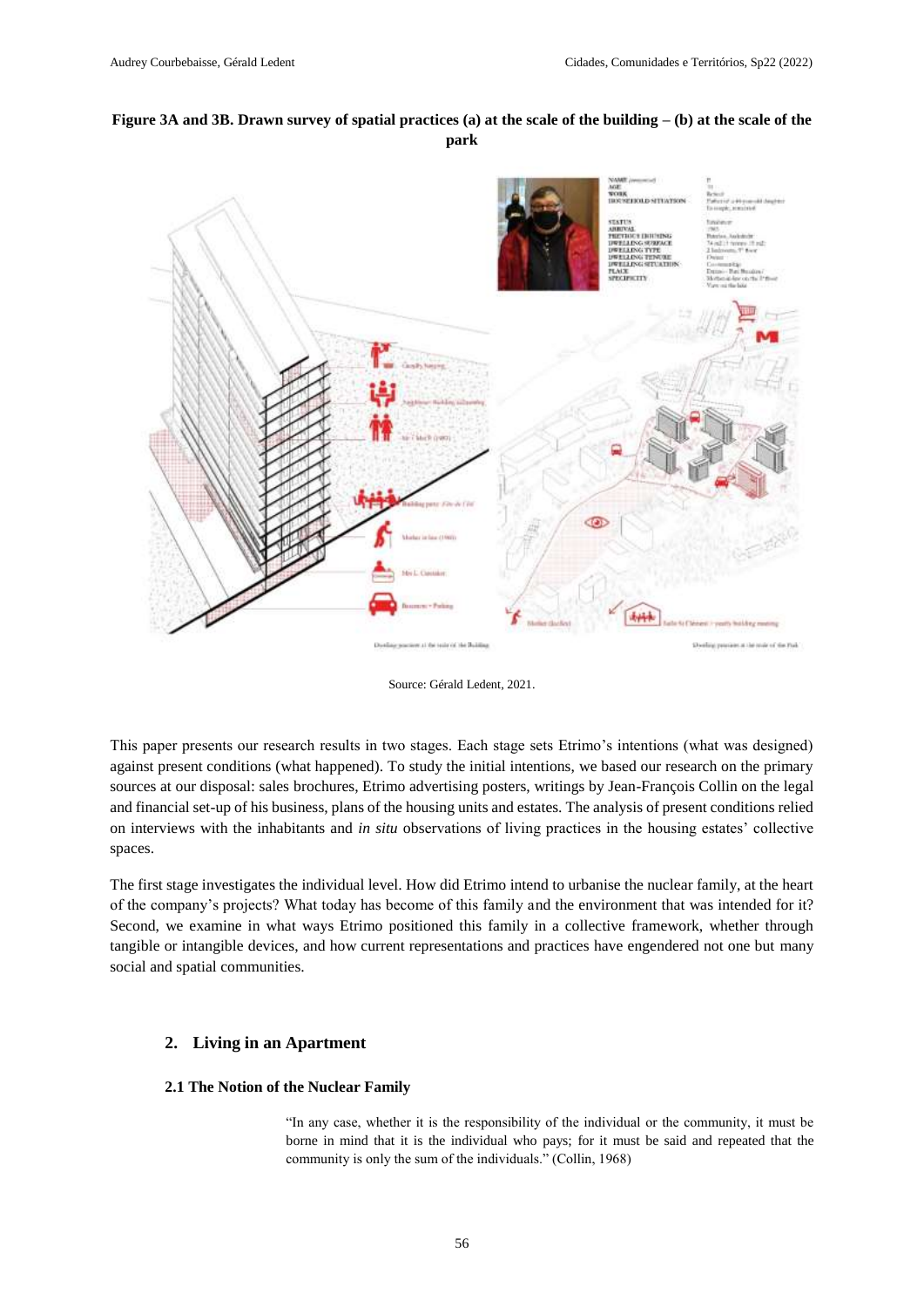According to Jean-Florian Collin in *L'Europe des Nations* (1968), Etrimo's imagined community was built as a sum of individualities. The basic individual was "a new man, an intelligent average man". The question of repetition is interesting because identifying the repeated element allows us to establish a series and thus the imagined community of people.

# A. The Nuclear Family

One of these features is the nuclear family, which was organised around "a new kind of man", a man produced by the industrial world. Collin believed that the nuclear family was at the centre of society. "In 1967, a man produces so much that he is able to own a car (his first concern), household comforts, a house, social security, and then a pension". Etrimo was thus interested in workers' gentrification, as opposed to the bourgeois proletarianisation advocated by Karl Marx. This vision underpins Collin's liberal views. He was a prominent member of the PLP, Belgium's liberal party, in the 1960s. His was a typical post-war understanding of the family: a man going off to work and a woman working in the home. Middle-class family housing was organised around this scheme. Accordingly, Etrimo's typical flat was designed for a couple with one, two, or three children. Parents were between 30 and 40 years old.

# B. The Domestic Role of Women

Within this family, women were the guardians of domesticity. In Etrimo's view, apartments were designed in every detail to lighten housewives' burdens. In a letter specially addressed to them, Collin writes: "Madame: housing issues are essentially feminine (…) Many shops have been established at the base of the buildings". We can imagine this was addressed to a housewife who did not drive. "The flats in Parc Beaulieu will delight you, as they are rational, modern and elegant. Designed to the last detail to make life easier for the housewife" (Etrimo, 1965).

Collin appealed to the creative instincts of the housewife: "a very large living room, extended by a generous terrace, will allow your good taste and creative imagination to express themselves freely". At the time, interior decoration and lifestyle magazines were gaining popularity. The French magazines *Marie Claire* in 1937, *Elle* in 1945, or special issues such as the 1951 issue of the magazine *Science et vie*, were specifically dedicated to the home. It should be noted that Etrimo flats were sold off-plan, with the possibility to adjust each dwelling (figure 4). For instance, in Ganshoren, a private staircase was installed to link the pharmacy to the pharmacists' flat on the first floor. The finishes also varied according to the clients' wishes and finances. Floor coverings, wall coverings, kitchen equipment, and terrace awnings were sold as options.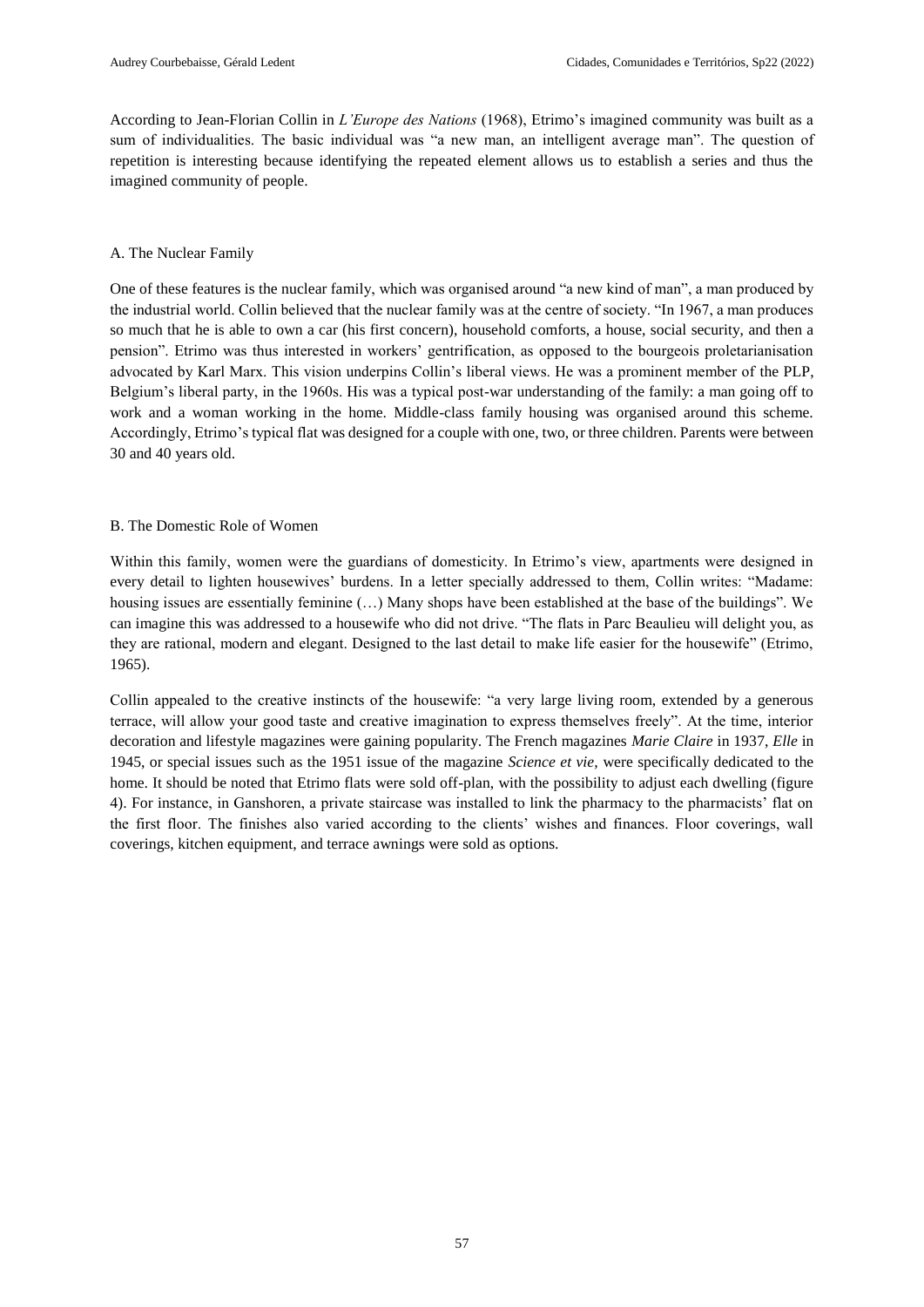

#### **Figure 4. Collin appealed to the housewife's creative instinct by making the apartments adjustable**

Source: Etrimo (1963, pp. 91, 41).

#### C. Homeownership as a Means to Emancipate Families

 $\overline{\phantom{a}}$ 

Collin strongly believed that homeownership could emancipate these families. Another important idea for Etrimo was therefore the value of work and savings. Work should enable leisure time. Additionally, to complete his economic transformation, the new man must become a "wealthy man". That is why the question of savings was so central to Etrimo's strategy. Collin set up a savings system allowing access to property for as many people as possible, according to their salaries. In Collin's mind, property was the basis for happiness.

A new civilisation, the "civilisation of urbanism", corresponded to the new man. This was to bring two things to men: "To move in a harmonious environment and to be owner of his own home". This evolution was both an economic transformation and a social promotion.

Etrimo's housing corresponded to households earning between  $6,000$  and  $20,000$  francs<sup>5</sup> per month. Etrimo imagined four economic classes, one "modest", another "middle", one "luxurious", and finally one "grandly luxurious". One of the company's brochures states that, in 1966, "of the first 146 buyers of our social buildings: 20% earn between 6,000 and 10,000 francs per month, 16% earn between 10,000 and 12,000 francs per month, 33% earn between 12,000 and 15,000 francs per month and finally, 31% earn more than 15,000 per month" (figure 5). This salary range was extensive enough to include labourers, employees, and management. The average cost of a flat was about 400,000 francs<sup>6</sup>, which represented two years' earnings. The repayment of the balance was equivalent to a monthly rent, with the difference that at the end of the term, the householder owned his dwelling.

<sup>&</sup>lt;sup>5</sup> Approximately 807 to 2,691€/month. Consumer price index was 18.42/100 in 1966 (2010=100). Conversion at the rate of 1 € to 40.34 francs. Source[: https://perspective.usherbrooke.ca/bilan/servlet/BMTendanceStatPays/?codeStat=FP.CPI.TOTL&codePays=BEL&codeTheme=2](https://perspective.usherbrooke.ca/bilan/servlet/BMTendanceStatPays/?codeStat=FP.CPI.TOTL&codePays=BEL&codeTheme=2) <sup>6</sup> Which corresponds to approximately 50,883 euros.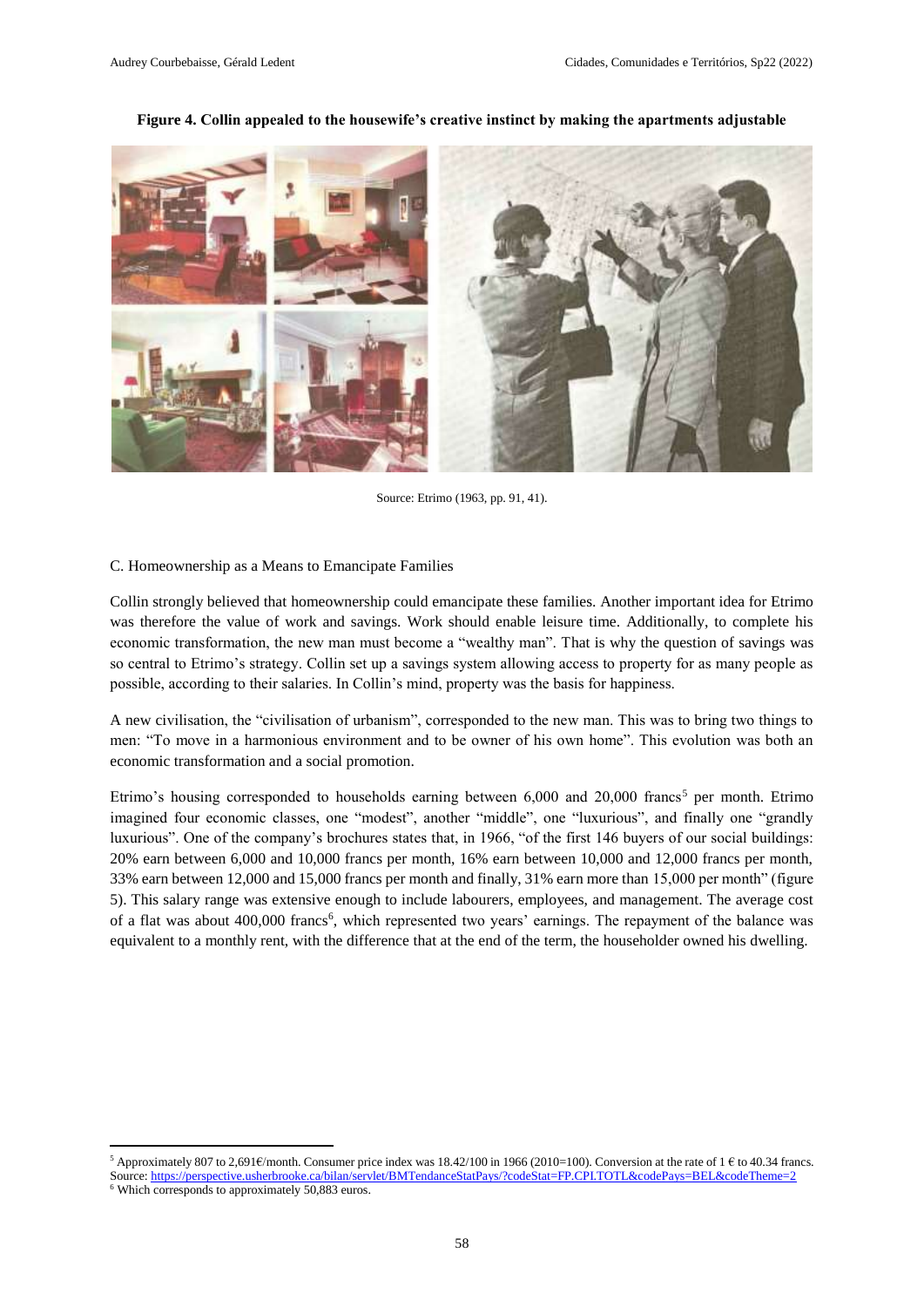#### **Figure 5. The cost of a flat depending on salary and savings**





#### **2.2 Ageing and new family trajectories**

Time has passed and Etrimo's initial residents have aged or passed away. Some have gradually built networks of familial solidarity within the estates. New residents move in for motives that differ largely from those of the initial residents.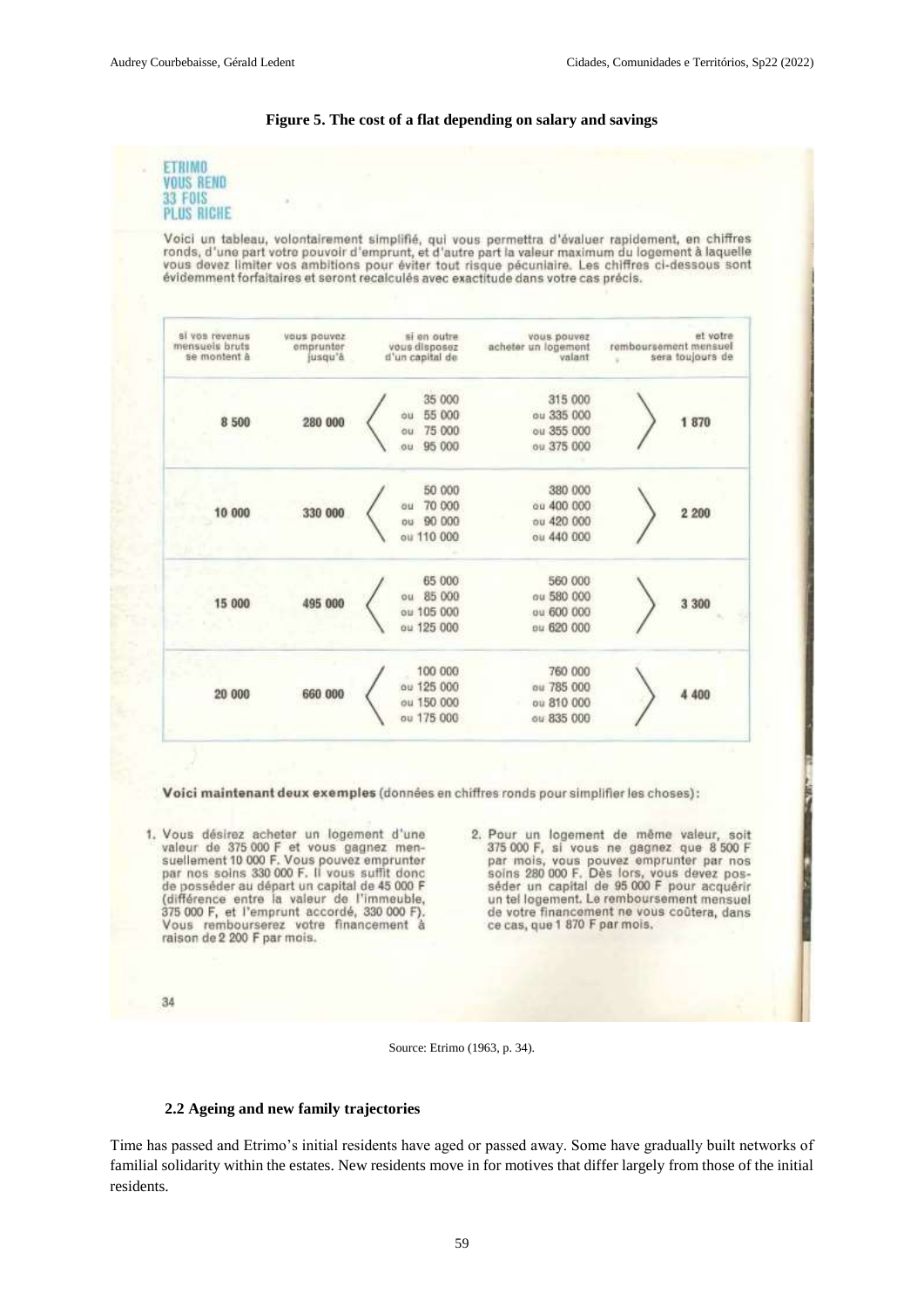#### A. An ageing modern family

Among the older generation of inhabitants, we met families who arrived in the 1960s and others who arrived later, in the 1980s and 1990s. Both belong to the same "generation of a modern family" and form a separate group on the estate. What brings them together is their ages rather than their arrival dates. They usually share a common vision of life and are of a similar generation, as opposed to the younger, more recently arrived households. Some of them even socialise outside the building. There is a great deal of solidarity and mutual aid among this community.

> "My neighbour is Greek and she's a friend. We've been on trips together, to Paris, to London, and when there's something going on, we do everything together too. But for the rest, sometimes we don't see each other for three weeks, because that's what we said from the start, not all the time together, because it doesn't last. Three weeks sometimes (...) And then she comes to ring or I go to ring, Are you still alive?" Woluwé, Mrs R, 79 years old, arrived 1995

> "I said to myself, I know everything by heart, all the people of my age or a little younger or older, so I stay (...) I have a lady here above, I saw her again today. She is 90 years old, she is still fine. She doesn't walk any more, she's at home all day, so every evening or twice a week, I go to her house to have a little chat, a drink to pass the afternoon." Ganshoren, Mrs S, 80 years old, arrived 1990

#### B. Time-forged bonds

Over time, new relationships developed on the estates, including family networks that did not exist when the projects were first developed. Currently, residents from the same family form recurrent networks of acquaintances. We observed residential strategies where parents join their children or vice versa. For instance, we observed children who bought an apartment for their ageing parents. Some already live in the building while others plan to occupy the flat themselves one day. All the people we met spoke of a measured mutual aid, intimacy, and watchfulness from a distance. Their choices also reveal a strong attachment to the municipality in which some of them grew up and aged.

> "Our daughter used to live in pavilion 2 and that's how (...) She came to live here, she bought here, she bought a flat here, in pavilion 2. And we also started looking left and right and finally we found this. Well, we saw each other when we went to the market or something but we didn't depend on each other. But we got on well!" Ganshoren, Mr and Mrs G, aged 82 and 86, arrived 1988

> "I look after the animals of my son who lives next door, here at the other entrance. When he goes to work, they come to me, so I'm never alone. He lives in Mum's flat. I was the owner and when Mum died, he moved to the flat. Because she lived in a small house and I was in charge of it, going for a run every day...And I thought she was very isolated because she couldn't move around anymore either, so I said to Mum, Listen, sell your little house and take a flat here so that I'm near you all the time. We had everything well organised, we would come and do her washing and I would go and prepare her dinner, in the evening I would go and make her sandwiches and give her medicine (...) And now it's my son who takes care of me, we do the shopping together."

Auderghem, Mrs T, aged 75, arrived 1995

"My son at that time was working in the police and he bought a house in the same street but on the other side and one day he said, 'Listen, it's better that you come to Woluwé too because I have to come here every time when you're in Forest, so I'm more at ease if you live nearby. I found this flat with the agreement we both made, he lives there and I live here. When we need each other, we're here, but not always. Young people need to have their own life and old people are such a pain in the ass. We've always been there. We call each other, and when he has little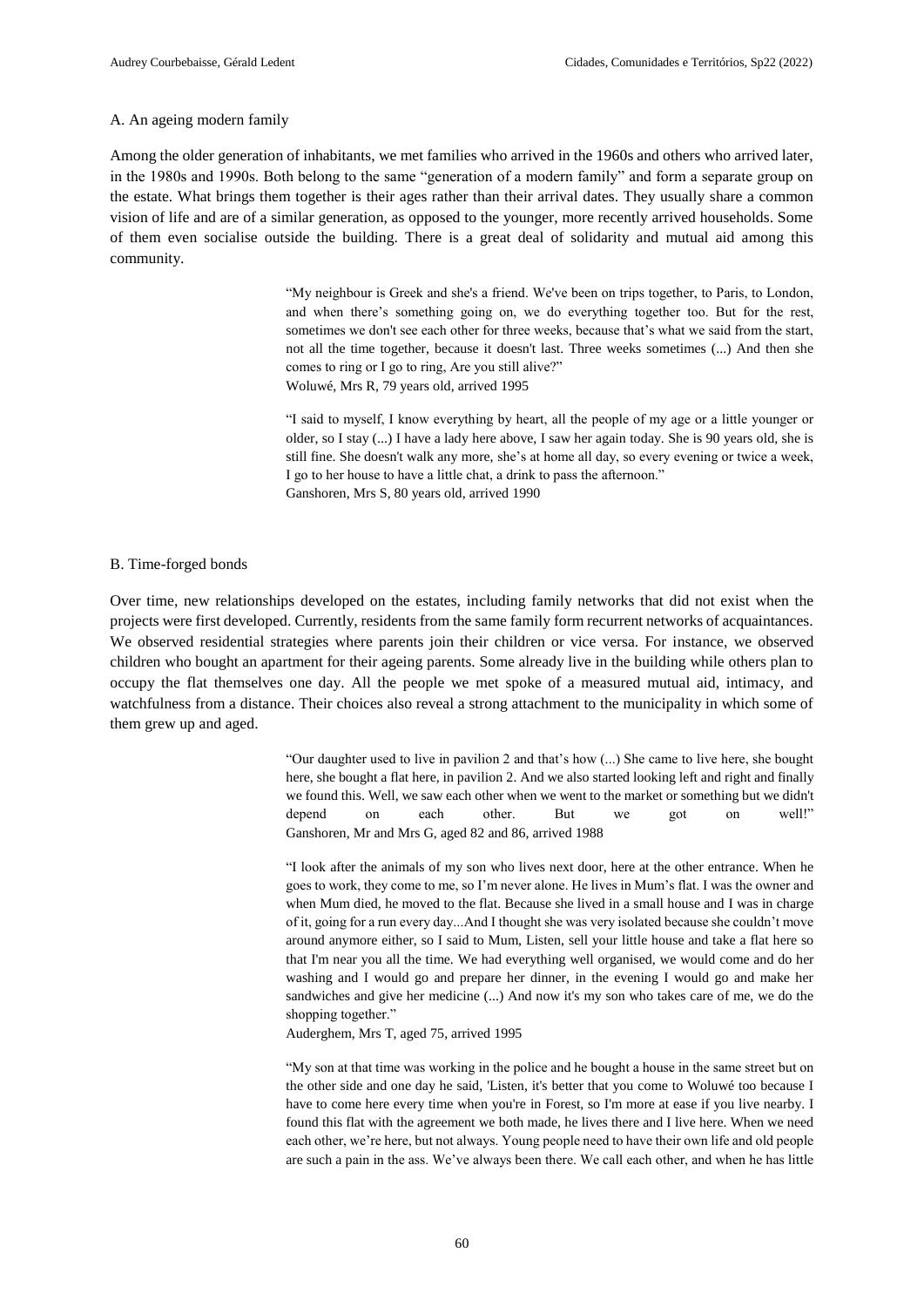cakes, he calls me, I come down, he gives me a little cake and when he goes on holiday, I'm there to look after the animals. And when I'm ill he also comes to help me." Woluwé, Mrs R, 79 years old, arrived 1995

## C. The evolution of the means of emancipation

Vectors of emancipation have evolved. In particular, access to property has become more difficult in Brussels, where the percentage of homeowners is much lower than in other parts of Belgium – less than 40% in Brussels for an average of 70% in Belgium (Statista, 2020). In addition, the share of housing costs in household expenditures has increased tremendously from Etrimo's times to today, rising from 10 to 20% in the 1960s according to Collin (Figure 5) to 34% today (Statbel, 2018).

Nevertheless, we note that Etrimo's apartments remain an interesting option for households as their average price remains below market. We might therefore conclude that, for many young households, Etrimo represents a stage of their life trajectory rather than a place to stay in the long term.

# **3. Housing families in a collective venue**

# **3.1 Living together in a park**

# A. A repetitive model

Etrimo's collective housing projects were conceived and built in identical ways, based on the repetition of a standard building (i.e., the superposition of two T3 flats on either side of a stairwell) in a park. The horizontal juxtaposition of two, three, or even four of these standard buildings constitutes a "pavilion". Within the pavilion, each dwelling benefits from a series of collective extensions, shared by two or even three buildings: collective drying rooms in the attic, porticoed galleries on the ground floor, and underground car parks. Finally, the pavilions all share the collective park and its facilities, which vary from one site to another (children's playgrounds, sports fields, squares, etc.).

Another element contributing to Etrimo's uniform image of is the common materiality of all buildings. Indeed, the buildings' materiality and finishes contribute to creating a comprehensive and familiar image for Etrimo estates. The co-ownership regulations state that this characteristic aesthetic line has to be maintained: blue balcony ceilings, orange awnings, glass railings, interior decoration (a single artist decorated the halls, lifts, and landings of all Etrimo buildings) (figure 6). These elements make it possible to identify Etrimo buildings. These aesthetic codes contribute to the definition of an Etrimo community at the scale of the city.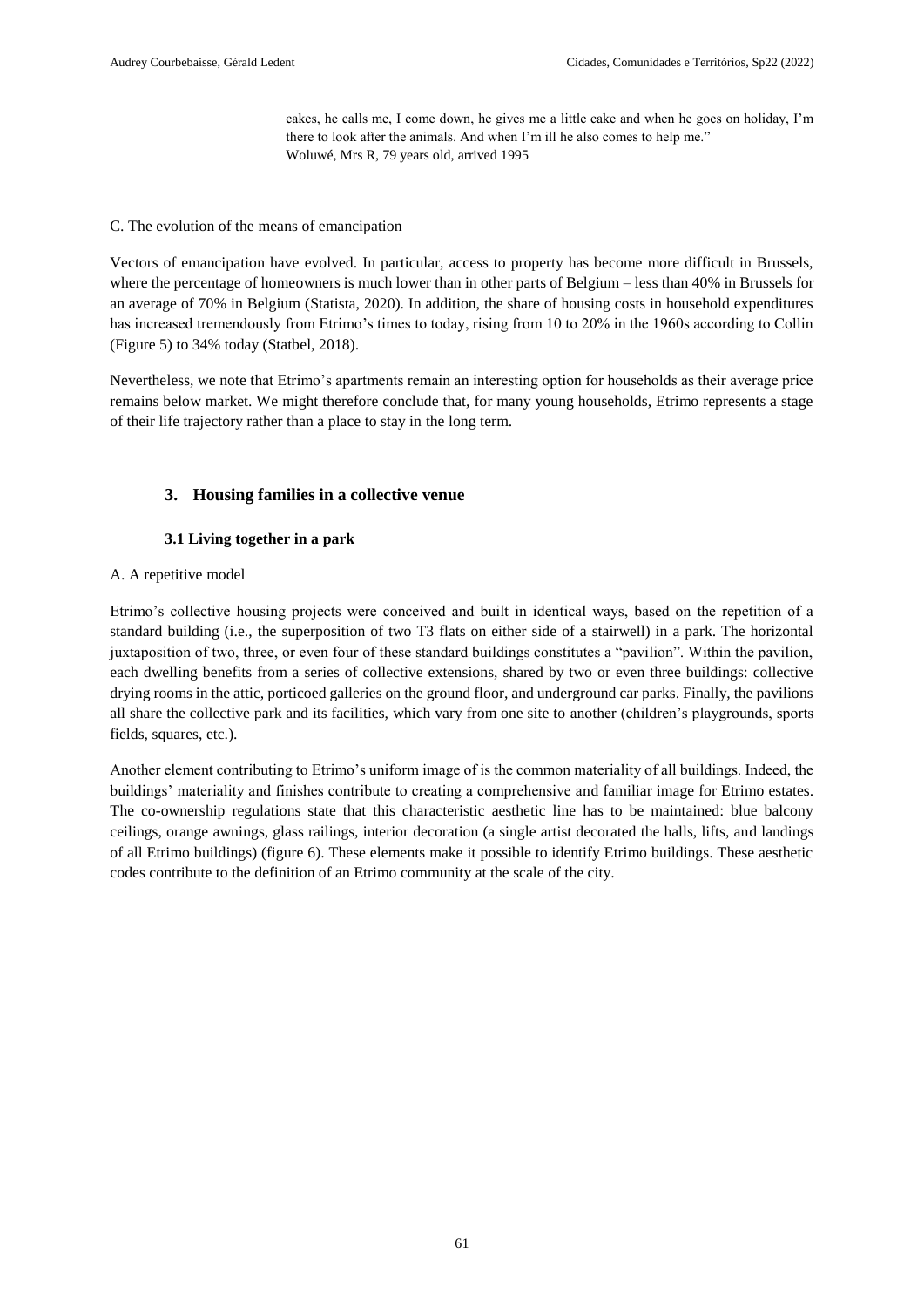

**Figure 6. A precise aesthetic that conveys the familiar image of Etrimo buildings**

Source: Etrimo (1963, p. 57).

#### B. Buildings in a park

As mentioned above, Collin portrayed his ideal family as living in a park. "A green setting" and "living in a park" are recurring Etrimo sales pitches (figure 7). In the sales brochures, the project even invites potential buyers to come and have a good time with their children in the parks of residences already built. It is worth noting that each Etrimo estate is named after a park: "Parc Albert" (Ganshoren), "Parc de la Héronnière and Parc Beaulieu" (Auderghem), "Parc Schuman" (Woluwé-Saint-Lambert), "Parc Aurore" (Anderlecht), and "Parc Aristide Briand" (Woluwé-Saint-Lambert).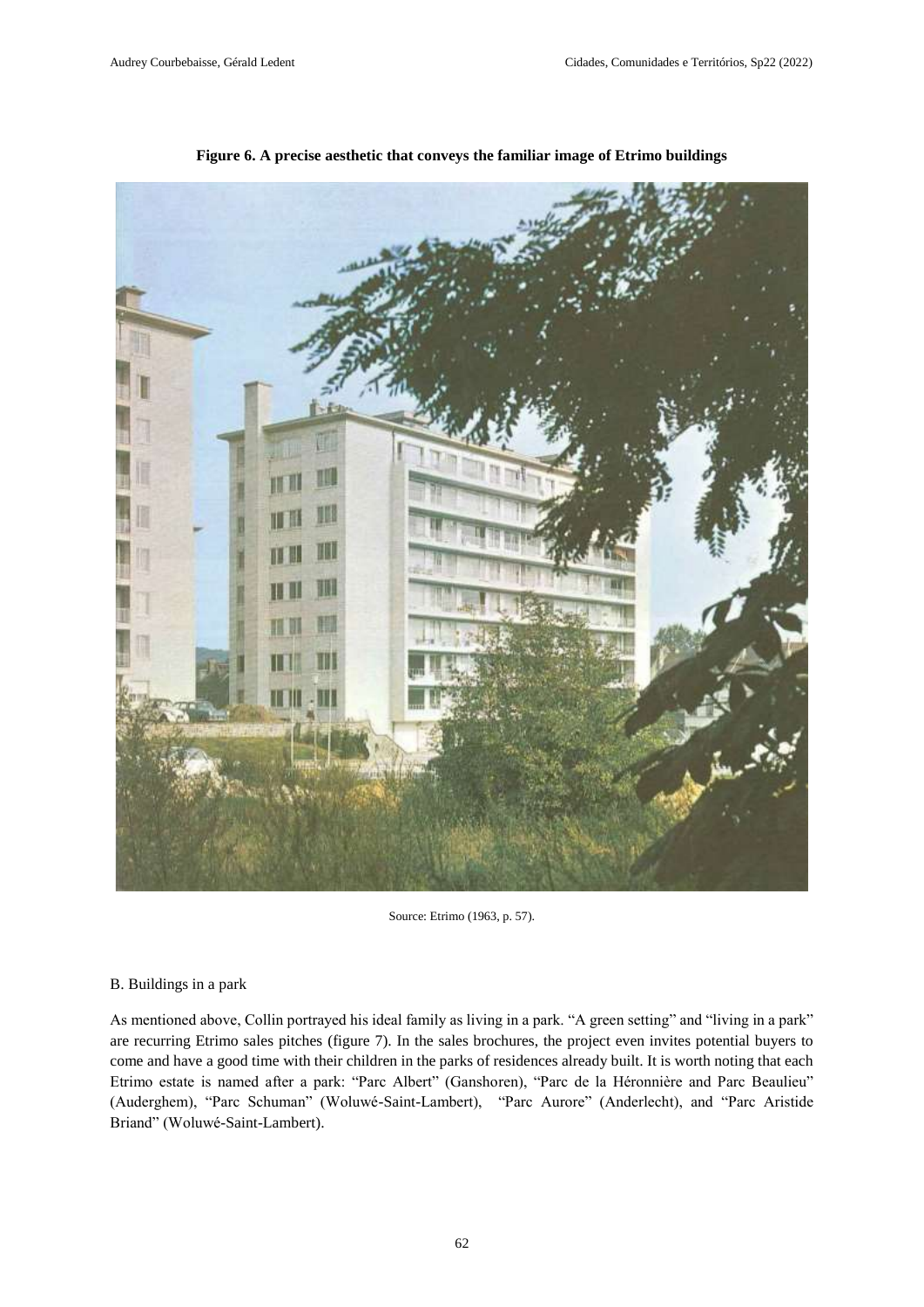

**Figure 7. An apartment located in a park for young households**

Source: courtesy of Pol Mertens.

Children are never mentioned in the flats' descriptions but they appear in discussions of the safety of playgrounds or entranceways. These children are still young and enjoy the outdoor green spaces (figure 8). In the words of Etrimo, "the wide avenues carry only local traffic and are pleasant places. Children can move around and play safely." Also, "the building has wide terraces that allow the occupants to enjoy the park and parents to watch from their flats their children playing in the specially designed areas of the park. They can play without constraints, just as their parents can give them extended breaks without risk or worry." We can see the park as a spatial support for the new civilisation of leisure advocated by Etrimo.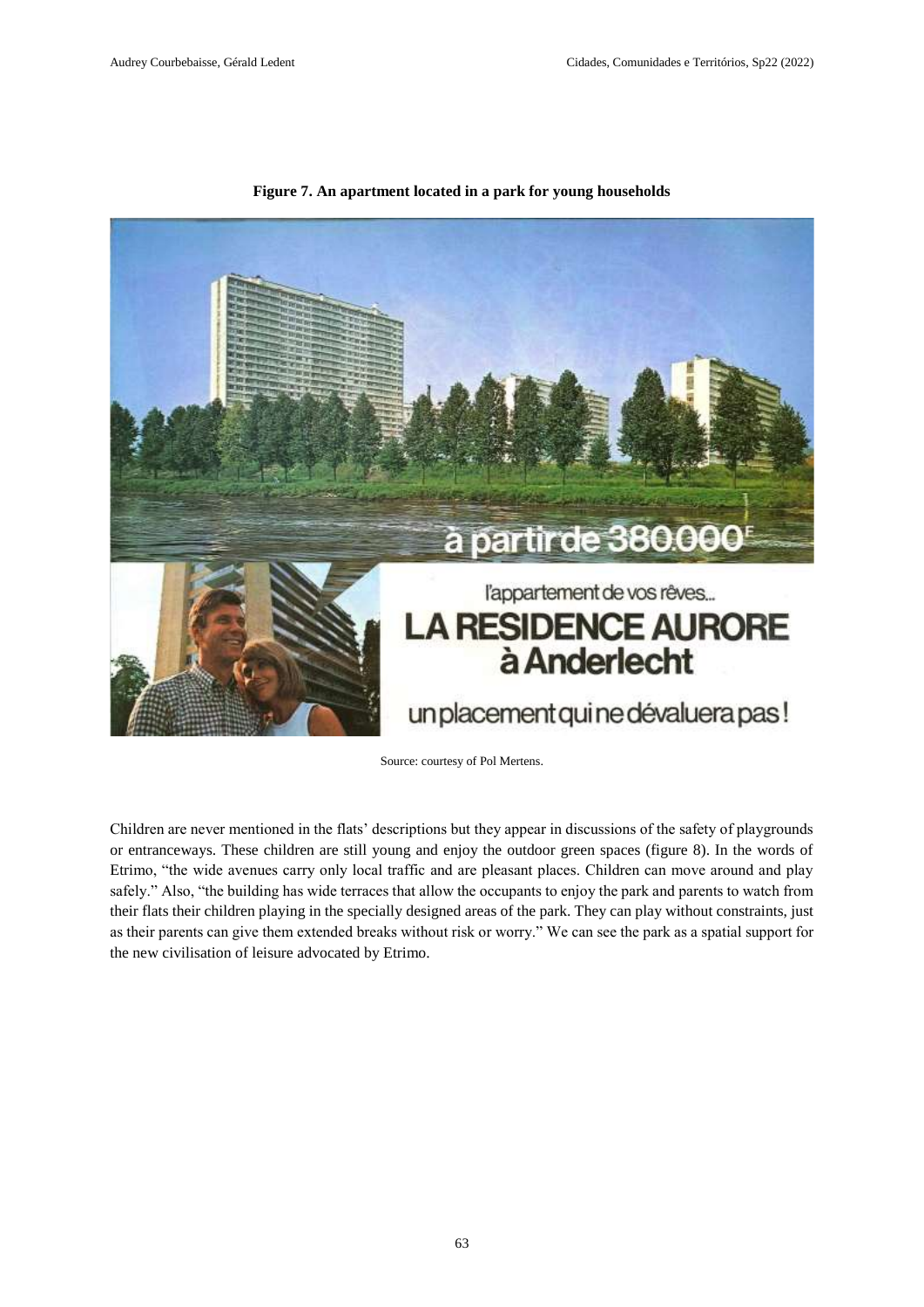# **Figure 8. Children playing in the park**



Source: Etrimo (1963, p. 35).

The recurrent organisation of "buildings in a park" recalls both the Modernists' principles of functional urbanism (separation of cars and pedestrians, autonomy of buildings in relation to roads, "sun, space, greenery"), and culturalist urbanism led by E. Howard and R. Unwin (park system, living in the green crown of the city, roads links by major axes). The choice of this hybrid modernism allows us to refine our understanding of the imagined community. All Etrimo's residents were suburbanites. They lived in the green periphery of Brussels, in a park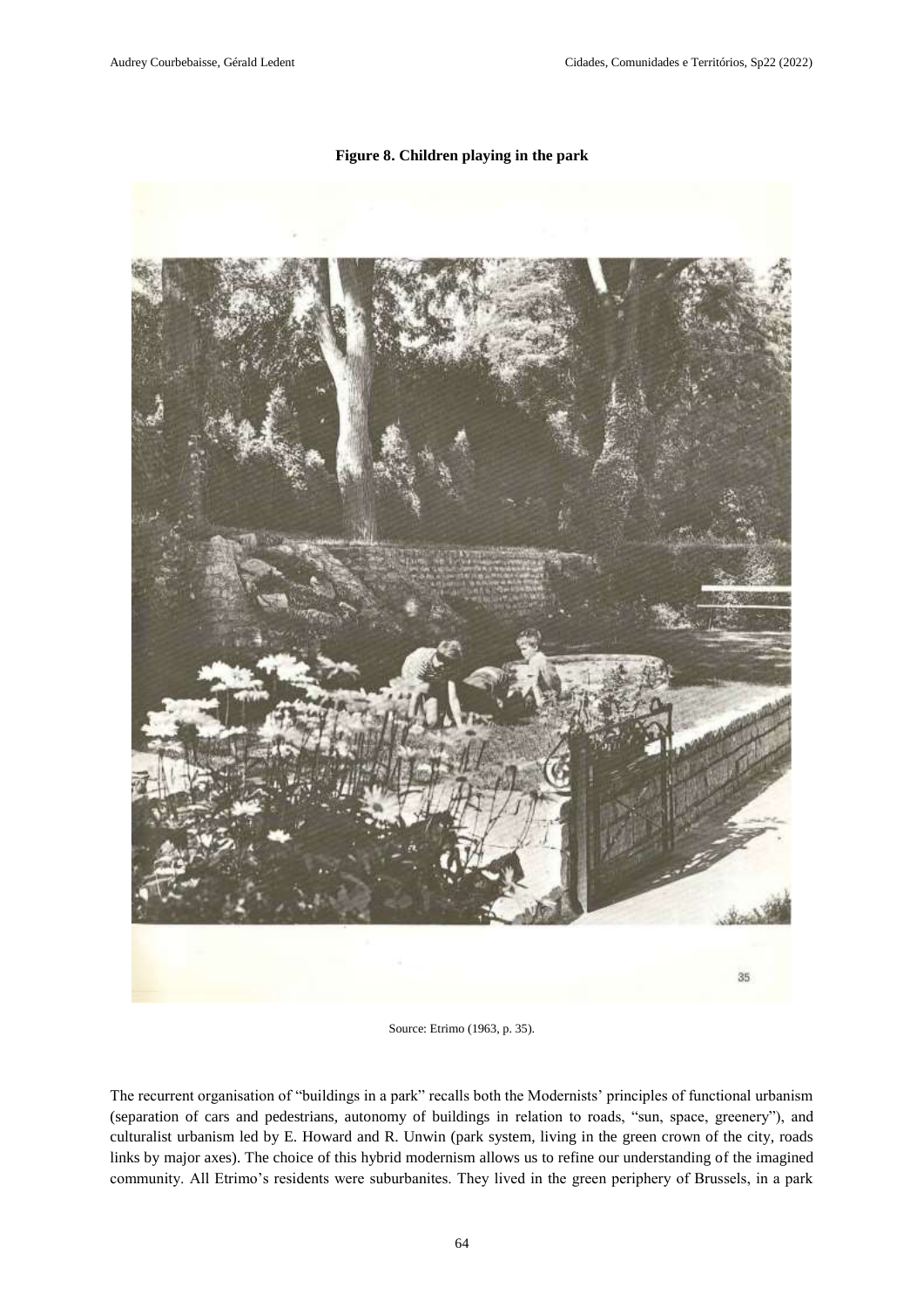system linked by the ring road, which was then under construction. This location gave rise to a particular way of life in which the car occupied a central place (figure 9).



**Figure 9. Housing in a park system in Brussels' second green belt**

Source: courtesy of Pol Mertens.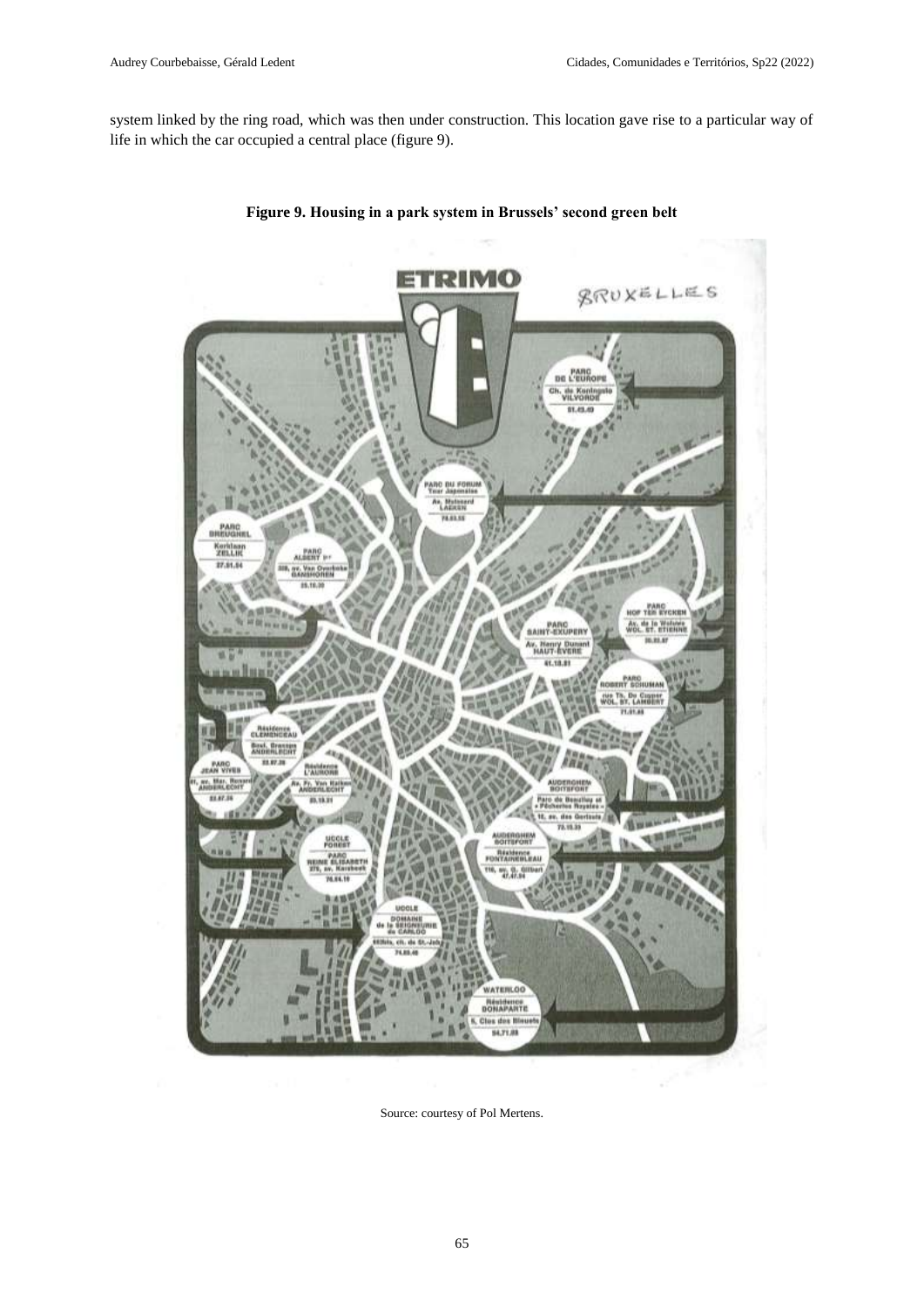# C. Collective amenities

Etrimo organised several common spaces and amenities at various (interlinking) scales, the park being the largest scale of repetition and the building the next largest. Within buildings, each pavilion had a specific management system, caretaker, entrance, and address; there was still a sense of community within the building.

Etrimo's brochures advertised these amenities as selling points: car, bicycle, and motorbike parking (Etrimo, 1965a); well-served environments where "flats are built in privileged locations: direct communication routes, numerous and frequent means of transport that are easily and quickly accessible" and close to schools and shops (Etrimo, 1963, p. 16); common areas "contributing to the eminence of the building": the porch, the entrance hall, the lobbies, the lifts, the concierge (Etrimo, 1949), etc. A reading of the plans reveals that a pram room was also planned on the ground floor as well as a communal drying room on the top floor, which is not mentioned anywhere else (figure 10). Nothing is said however about the commercial premises on the ground floor or the layout of the parks.



**Figure 10. Common shared spaces at various, interlinking, scales**

Sources: Audrey Courbebaisse (photography) and Gerald Ledent (drawings), 2021.

# **3.2 From a trademark to a contemporary community**

Not all of Etrimo's ideas and ambitions were equally successful. While some have disappeared, others continue to support community development.

# A. The recognition of an Etrimo identity

The first is a community-shared recognition of Etrimo housing estates, at the scale of the Brussels-Capital Region. Indeed, most of the interviewees knew Etrimo's history, of its project to provide access to property for the middle classes, and of its bankruptcy at the end of the 1960s. Some could even position their building in the chronology of this history. It should be noted that this knowledge seems to be limited to Etrimo post-war collective buildings. Etrimo's interwar buildings as well as its post-war individual houses are usually forgotten. Most residents had no idea that the housing allotments built next to their buildings were also part of Etrimo's development. Nevertheless,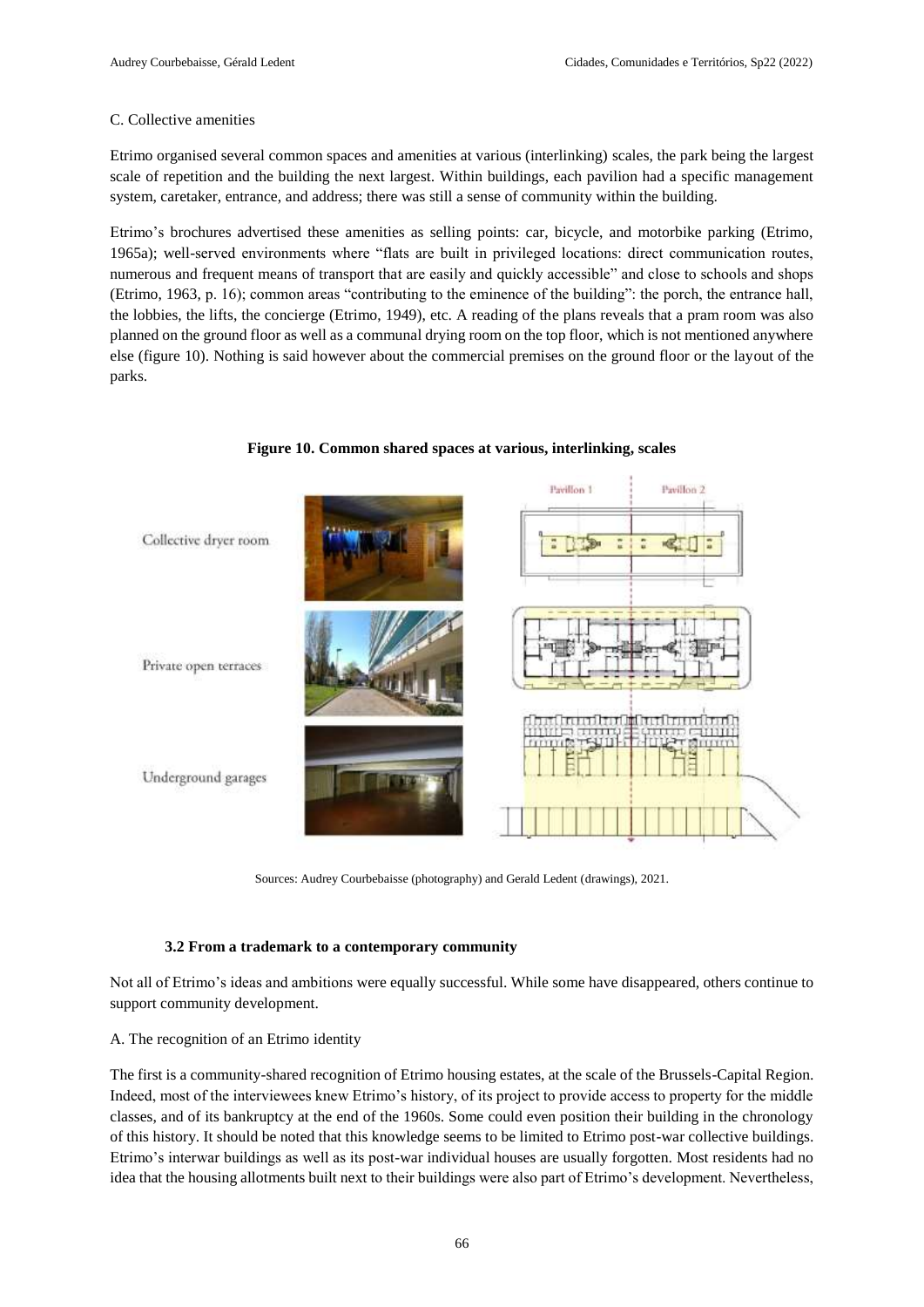a majority of residents could name at least one other Etrimo estate in Brussels and could explain the builder's social project.

We notice an interesting reciprocal relationship: Etrimo had based their project on a community of typical households (they had therefore imagined this community) and the inhabitants also position themselves in relation to a community of buildings built by Etrimo. In their own way, they have appropriated the Etrimo community.

> "Very paternalistic…Etrimo was really part of Brussels. Here we used to talk about it because these were the last buildings, then it went bankrupt. I think it was the last one here. It wasn't built well, it wasn't made like the other buildings, well maybe the plans and everything but the quality of the materials not so much… They were really bankrupt. I was told, but I don't remember by whom, that the people had to do the finishing touches themselves." Ganshoren, Mrs M, 70 years old, arrived 1972

The comparison between the two main post-war real estate developers, Etrimo and Amelinckx, is also part of a shared myth: some residents claim that Amelinckx's buildings are better than Etrimo's. The inhabitants are also aware of Etrimo's bankruptcy at the end of the 1960s and the fact that many buildings or building plots were taken over by Amelinckx. They know the difference between the buildings built by one developer and the other.

> "Etrimo, it was our youth. It was everywhere, everywhere, everywhere, everywhere, all over Brussels, there was Etrimo (…). And there was also Amelinckx who built. But Amelinckx was a little better and more expensive, too."

Ganshoren, Mr and Mrs G, 82 and 86 years old, arrived 1988

"Here, the concrete, the frame of the building would only be guaranteed for 30, 40 years. So it would have been finished about 20 years. Etrimo was not the best quality. Amelinckx was already at a higher level."

Ganshoren, Mr and Mrs D, arrived 1966, bought off-plan in 1964

"Here, when it was this building, Etrimo went bankrupt when it was three quarters done, they went bankrupt and then it was Amelinckx who took over... Because the blocks in the park, the ones with the red brick, that's Amelinckx, there is a difference. There's also a difference, I'd say, even internally, it's richer... And then here, I think it was Amelinckx who finished the building."

Auderghem, Mrs T, 75 years old, arrived 1995

Finally, the interviewees displayed a very precise vision of what constituted the Etrimo-built community by being able to position themselves within the park, the buildings, and the pavilions. Indeed, to present their dwelling, residents position themselves in relation to the whole estate. They are thus in "the first or the last building built", the most off-centred, the tallest or the shortest. They live at the fronts or the backs of the buildings. Some take advantage of the morning sun and others try to protect themselves from the afternoon sun. Once again, these comments make it possible to identify several sub-groups.

> "My building is the shortest building. This one has only 12 floors. Over there, it's 14 or 16 floors."

> "We are at the front of the building, so we have more work to do. All the dust, the dead leaves, the snow, it's always at the front of the building that there is the most work." Woluwé, Mrs I, 62 years old, caretaker since 1996

> "I have the sun in the morning and it's nice because in the afternoon on the terraces, on the other side, we can't enjoy the terraces. From 1.30 pm until 5.00 pm, you can't even walk on the tiles because it's so hot on the other side." Mrs V, 59 years old, arrived 1976

> > 67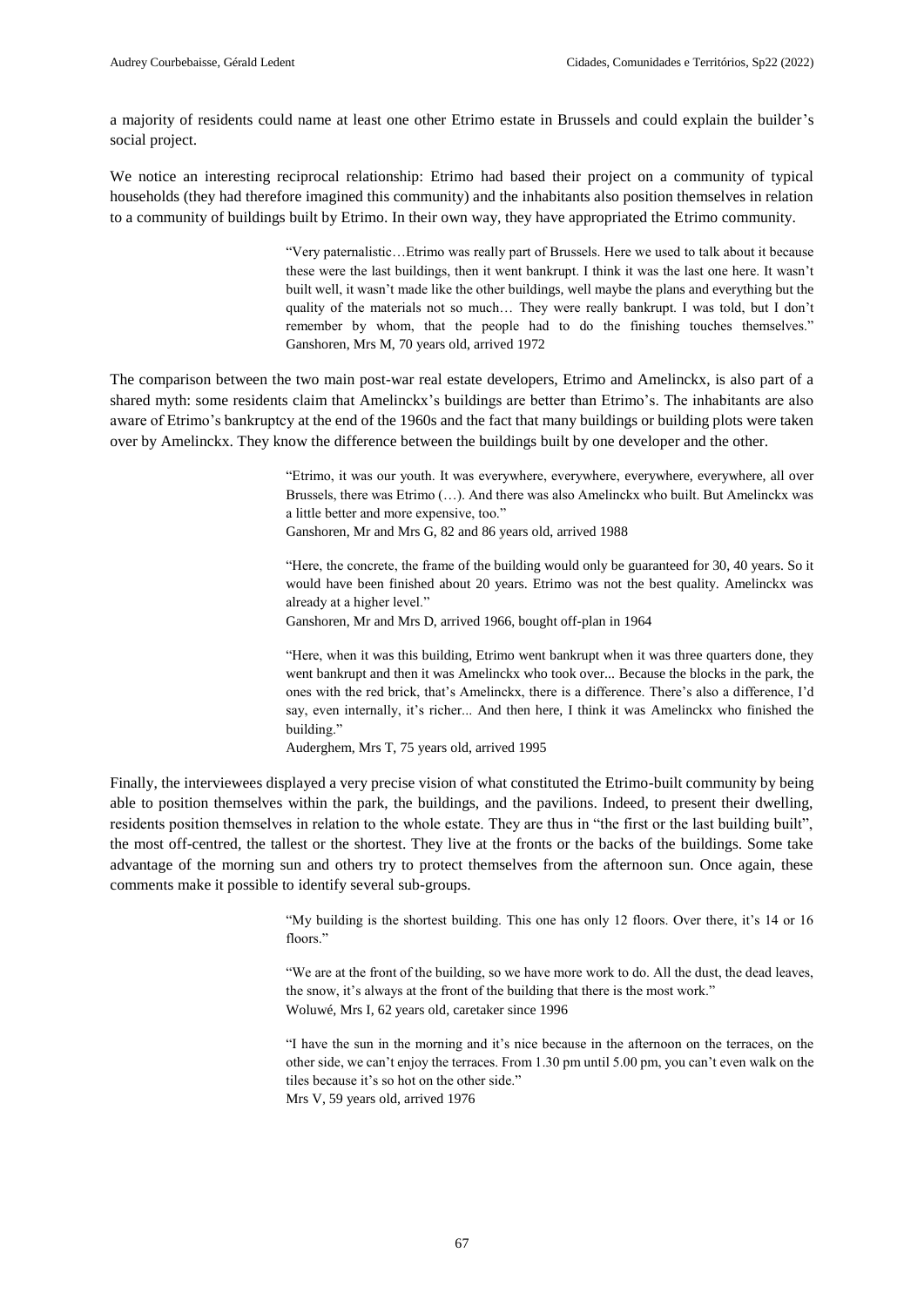## B. Oases of peace

Currently, parks with their green spaces, playgrounds (when preserved, i.e., basketball court and sandbox in Auderghem), their small facilities (former sales pavilion in Ganshoren, given back to the municipality, which turned it into a nursery), are one of the support spaces most mentioned by the inhabitants, caretakers, and pharmacists. They appreciate them in terms of aesthetics, shade, and calm (figures 11; 3b).



#### **Figure 11. "Parc Schuman" in Woluwé-Saint-Lambert**

Source: Audrey Courbebaisse, 2021.

According to the caretakers, there are more and more dog walkers in the park. Residents are getting older, losing their spouses, and adopting pets. Etrimo's residents meet and get to know one another, as well as people living in the surrounding areas, this way. We could say there is a "dog walkers' community" and that the park is a support for this community. This resident remembers that the inhabitants knew each other because of their dogs and testifies to a certain mutual aid in this respect.

> "There was always a cocoon here, Mum was known for babies and then we had a dog and (…) people knew him because he never listened, he was a hothead and my father always had the art of letting him loose in the park...And then sometimes, my father would say, Have you seen Bel? Oh, we put him in the lift, he's already gone home. They'd ring my mum's doorbell, We'll send Bel to you! OK! And they put him in the lift." Woluwé, Mrs V, 59 years old, arrived 1976

#### C. Building collectiveness

Collective basements and drying rooms on the top floor still act as community supports. Both allow the passage from one pavilion to another when a lift is out of order. In Auderghem, Mrs T, 75 years old, goes through the basements to fetch her son's dogs from the next pavilion to avoid running into other animals. In Ganshoren, the drying rooms are even used for neighbourhood parties. In other buildings, some residents continue to use them to hang their laundry (sheets and anything that takes up space).

Unfortunately, the lack of light (there is no opening to the outside), their configuration (long and intersecting walls) and the successive deterioration of the spaces mean the drying rooms are not very useful. Faced with a collective desertion of the drying rooms, some buildings in Woluwé even decided to rent the spaces to a telephone operator to install antennas.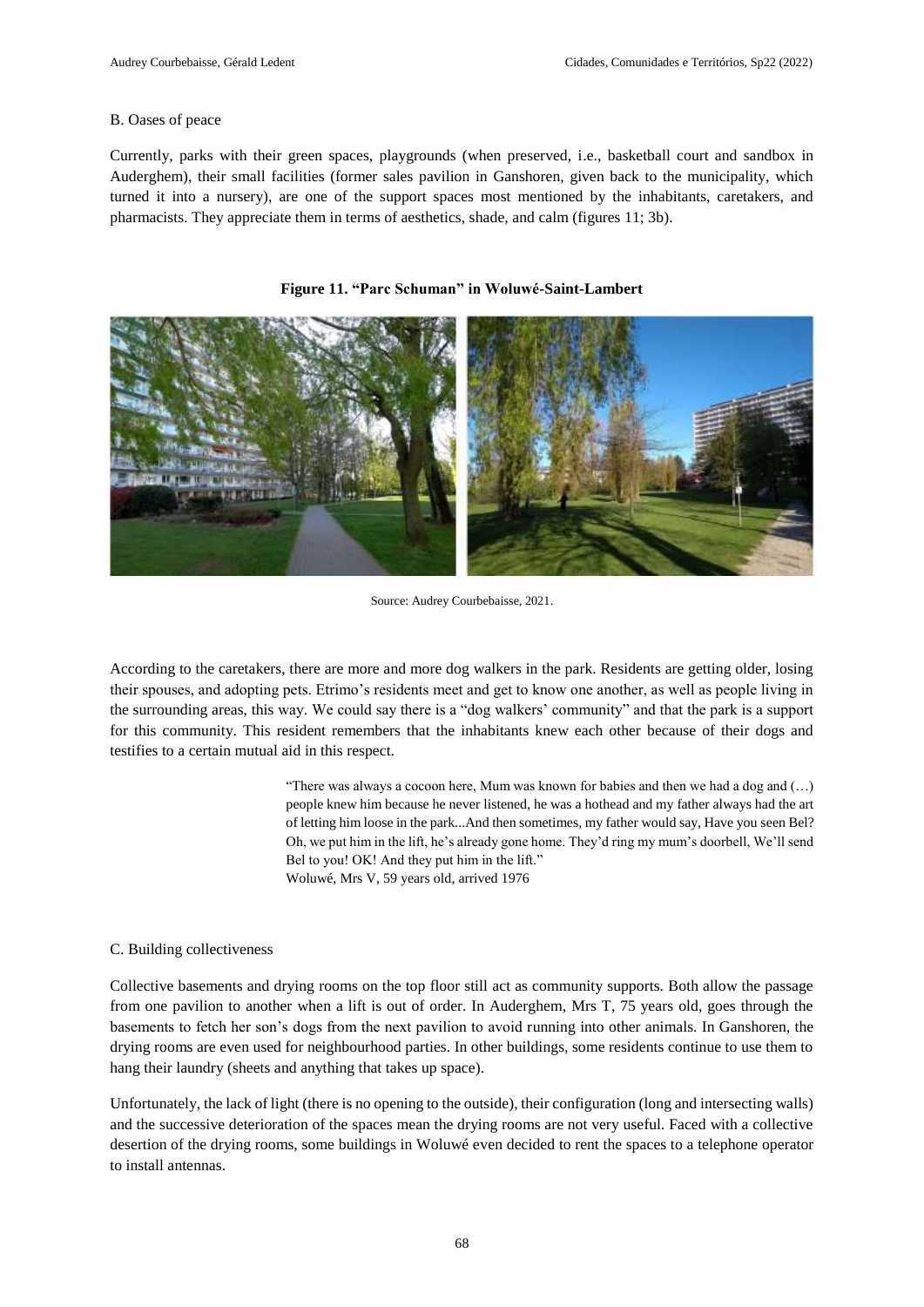At the foot of the buildings, private open terraces formed by a continuous portico also constitute an interesting community space. They give a specific aspect to each building thanks to the inhabitants' appropriation (gardening, flower pots, decorative objects, garden furniture, etc.) and "good maintenance" by caretakers. They are also a space for conviviality. In summer, those seated on the terraces invite other people to come and have an aperitif. Most of the neighbourhood parties take place on the terraces on top of the car parks, which are requisitioned for the occasion (figure 3a).

The services located on the ground floor of the buildings play a role in the social links between neighbourhood inhabitants. In Ganshoren and Woluwé-Saint-Lambert, pharmacists arrived when the buildings were built. In the first case, the original pharmacist's son is now the owner. In Woluwé-Saint-Lambert, two young pharmacists have joined forces with the former owner. This continuity has made it possible to establish and maintain friendly and trusting relationships. The pharmacists, some of whom have known the inhabitants for many years, offer delivery of medication for those with limited mobility.

Other services occupy the ground floors. All of them are related to the medical and care field (physiotherapists, pedicurists, doctors), revealing the over-representation of people over 65 years of age compared to the regional average.

This explains the importance of the personal assistance services, associations for the elderly, and activity clubs present in these municipalities. These places provide important sources of support for the elderly. Many people told us that they missed the activities, outings, and events organised by community centres, associations, and cultural venues (suspended during the pandemic).

Other places originally frequented by Etrimo residents have now disappeared. These include local shops (butcher, baker, haberdasher, grocery) whose evolution, although varying according to the municipality, is moving towards total disappearance. Carrefour Markets and Proxy Delhaizes have taken over. These transformations raise questions about the evolution of community-support spaces and the renewal of the community/ies themselves.

At pavilion level, we note the unifying role of the caretaker. In Ganshoren, Mrs N created a Facebook page for the pavilion to communicate with the residents and to facilitate exchange (of furniture in particular). Mutual aid exists on this scale for shopping, exchanging meals, watering plants, and looking after animals. In Woluwé-Saint-Lambert, the caretaker, Mrs T, is in charge of organising the neighbours' day:

> "The only thing we do collectively is the neighbours' day, normally in May, but given what's going on (with the Covid19), we haven't been able to organise it. So that's it. We do it here in front, we put tables. We put tables here in the hall and the people are there, in front and what we do is we put ribbons, so that the cars pass by the back because the children, they play. And even people from other buildings come too (...). I have someone who helps me to do it. I have a lady here who helps me to put out the tables. She's a lady who gives me a big folding table that she has at home and then we put it there. And she brings the chairs down and the other people bring chairs down. I usually go shopping with the president of the building, we always take a little bit to start with, but otherwise, people bring a little something each. It has always gone well."

Woluwé, Mrs T, 70 years old, caretaker, arrived 1996

When discussing the pavilions, no one uses the names of flowers or shrubs given to each building, and few use addresses (street numbers). They are more likely to use the pavilion number, which refers to the order of construction over time (pavilion 1 being the first built). This naming system reinforces the idea of mutual recognition and inhabitants' common belonging to the Etrimo park.

Inside a pavilion, the inhabitants recognise that their encounters are conditioned by the times at which they go out and come back (especially those who work) but also by the floor number, even or odd, that they live on and the use of the appropriate lift.

> "As there are two lifts, one even and one odd, there are always some of the people we know much less because we don't all see each other at the same time."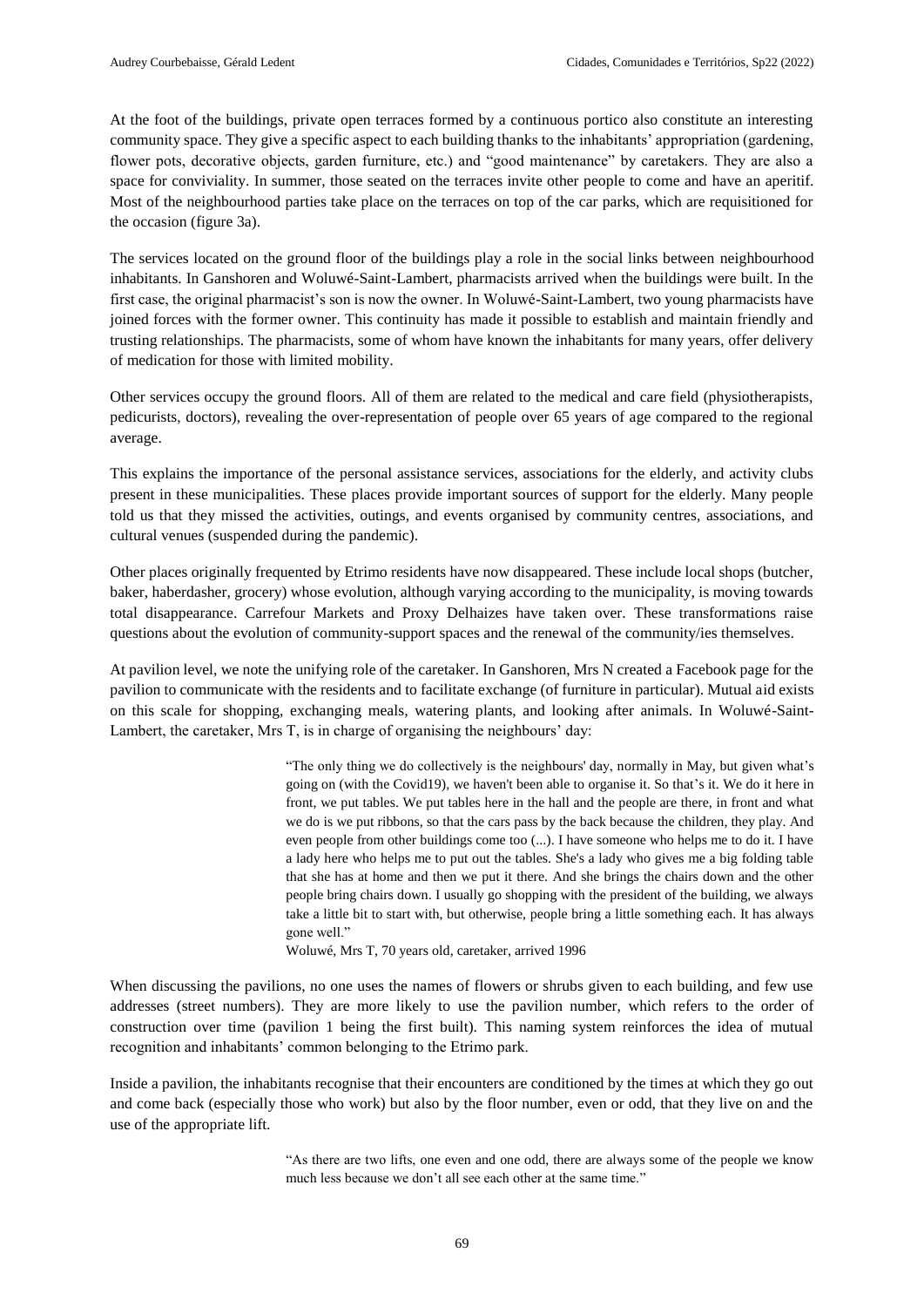Auderghem, Mrs T, 75 years old, arrived 1995

"I know everyone, but what happens is that people know each other more on the odd and even sides because, as it's two different lifts, they hardly ever meet." Woluwé, Mrs T, 62 years old, caretaker since 1996

The caretakers of each estate form a group in their own right, although the collective understanding and organisation varies site to site. In Ganshoren, for example, most caretakers share the weekend on call. They share chores such as washing garages or taking out garbage.

> "This weekend I'm on call. It's a weird thing to be on call here. If there's a leak on the other side, it's me, my number's there…. But I say, if there's a problem, the person should call the plumber straight away! That's the way it is from Saturday 8 am to Monday 8 am." Ganshoren, Carla, 50 years old, arriving from Portugal in 2019

> "The caretakers are together but separate. She has her lodge, I have mine, she has her gallery, I have mine, she has her routine, I have mine, we don't mix. If there's a problem, we call each other, can you help me, and there it is, there was a stuck door, I went to help her, we help each other if there's a problem, I know I can count on her, if there's a problem, we help each other, it's easier. But she has her job and I have mine." Auderghem, Maria, 49 years old, arrived 1994

Neighbours who share a landing usually know one another, such as two neighbours who wanted to answer our questions together or another who has made friends with her young neighbour. This proximity was rarely mentioned as a problem, since noise pollution, for example, comes more from the floors above. However, the landing, because of its narrowness and lack of natural light, is not exactly a relational support area either (we did not observe any plants, or any decoration of the entrance halls).

> "My neighbour is a cook and as he is unemployed at the moment, he said to me, Listen, if you ever want to have a good meal, I'm ready to do it (...) And then, the landing here is fantastic, I must say, we are very spoilt. Across the landing, there's also a lady who arrived alone shortly after me. So that's great. If we all had landings like that..." Ganshoren, Mrs S, 80 years old, arrived 1990

> "I'm old now and automatically I have my neighbours on the landing who are much younger and automatically when they see me, they say to me, If you need anything or if there's anything, we're here."

Auderghem, Mrs T, 75 years old, arrived 1995

#### **4. Contemporary challenges for the Etrimo community**

In the three Etrimo estates studied, recurrent trends were observed, relating to the sense and the formation of an inhabitant community and the potential of some community supports.

#### **4.1 From a homogenous community to several sub-communities and spatial supports**

We have seen how, in Etrimo's ideology, the juxtaposition of identical households may have produced a homogenous community based on middle-class families. Family compositions, residential strategies, and even ways of life were similar amongst residents. Some members of this initial community are still present in Etrimo settlements, but they constitute a minority.

Today, Etrimo settlements are no longer characterised by this homogeneous population. Rather than a homogenous community, we found various inhabitant communities. Their existence is motivated by social and spatial reasons. On the one hand, there are communities built through sharing an identical vision of collective life (the older generation), a common activity (dog walking), a certain relationship with the condominium (the caretakers), or a family link. On the other hand, spatial proximity (shared landing, lift, pavilion, etc.) as well as the characteristics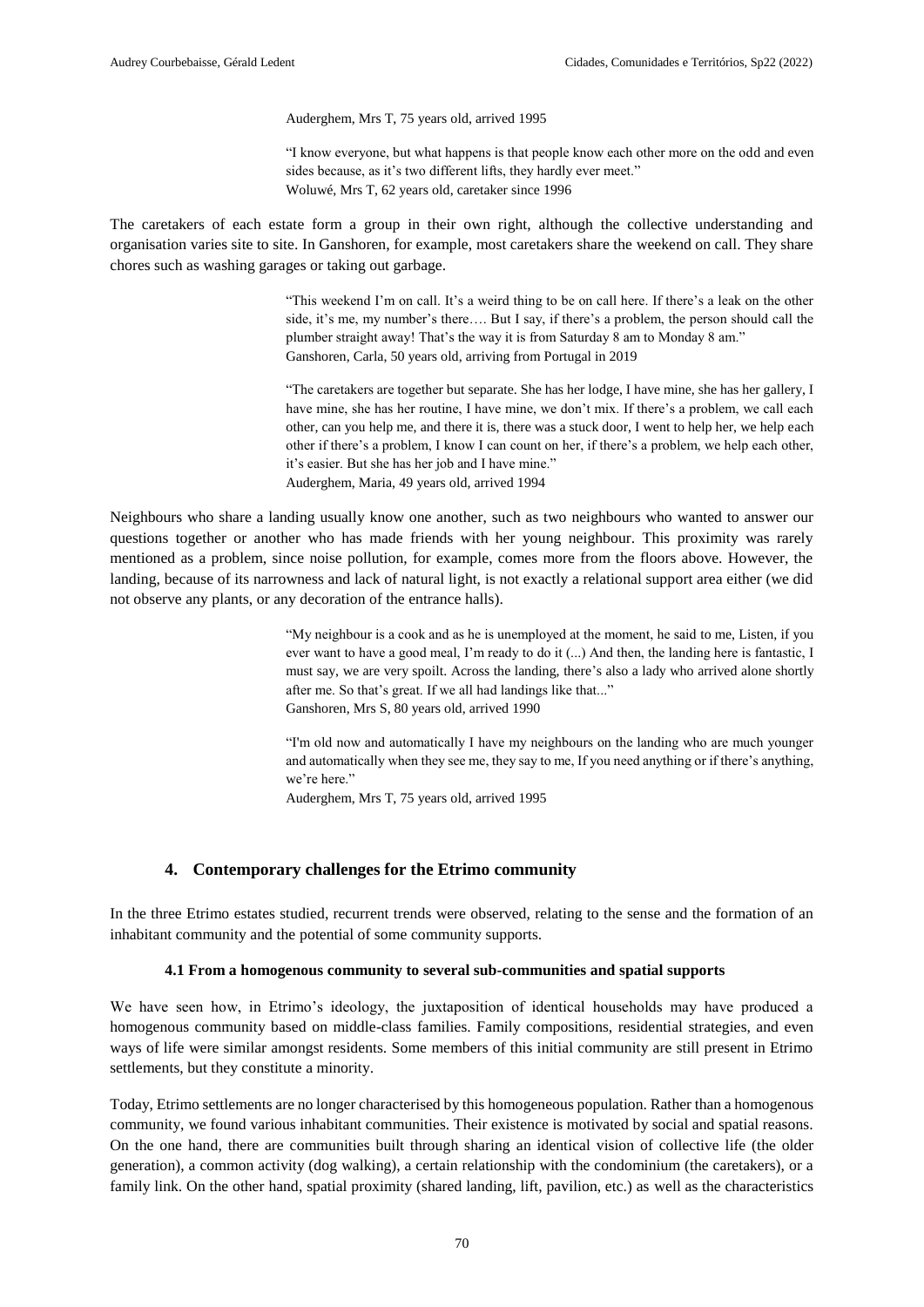of certain spaces (entrance, collective drying room, foot of the building, park) contribute to the constitution of other groups. Accordingly, we could say that some spaces support the creation of collective dynamics. Figure 12 synthetises this capacity: it highlights the spaces most mentioned by the inhabitants as contributing to the establishment of communities. These spaces are categorised in four groups defined by two axes, the social, horizontal axis and the spatial, vertical axis, for instance:

(1) individual interior spaces: the view from the flat (and location within the estate as a whole) promotes the establishment of sub-groups at the front or the back of the buildings;

(2) individual outdoor spaces: the terraces that, with their blue balcony ceilings, orange awnings, and railings, characterise Etrimo buildings and participate in the construction of an Etrimo community at the city scale;

(3) collective indoor spaces: the entrance hall with the presence of the caretaker, letter boxes, lifts, is a very important place that allows mutual recognition among pavilion residents;

(4) outdoor collective spaces: the proximity of shops and health services are often pointed to as places where residents meet, supporting yet again another form of community. As noticed across all the communities, these shared shopping practices often lead to mutual aid and solidarity among residents (e.g., sharing shopping).



**Figure 12 1. The spatial supports most mentioned by the community**

Source: Audrey Courbebaisse, 2021.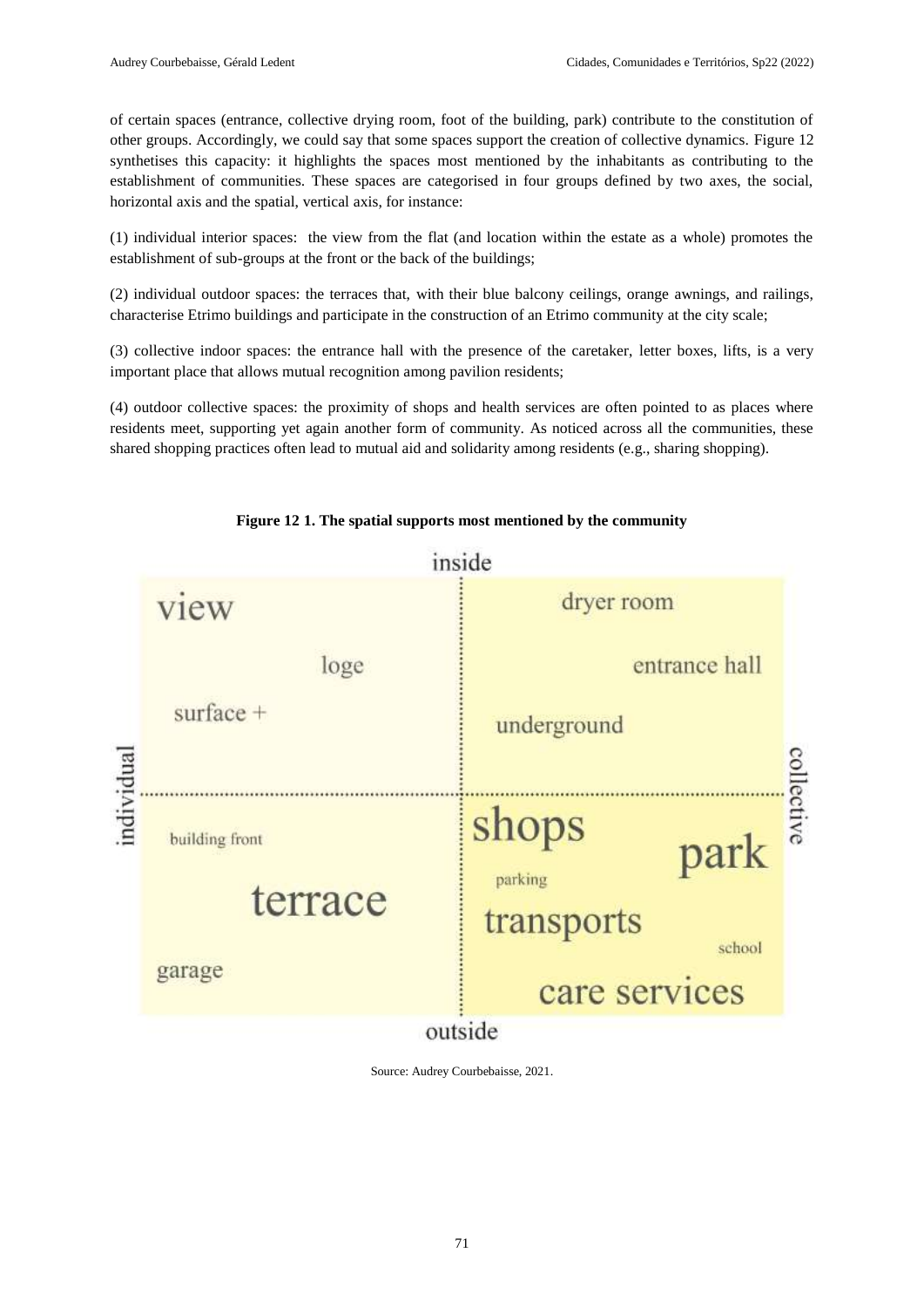# **4.2 From a life project to a stage in a residential journey**

The reduction of owner-occupiers has led to increasing residential turnover. Two trends can be noted: first, the estates' population are getting younger. Whereas the 1990s and 2000s were marked by an overwhelming proportion of elderly people (the newcomers were then aged between 60 and 80), for the last ten years or so, the housing estates have been getting younger (departure and death of the oldest residents, arrival of young households). Second, some residents move in for specific periods of time depending on their professional circumstances (employees of the European institutions in Woluwé). Therefore, for them, Etrimo corresponds to an intermediate stage in their residential journey, a transitional moment in their lives. That is very different from the initial situation imagined by Collin. This evolution influences the relation to the community. The new inhabitants have a more consumerist relationship with their housing. They buy or rent a product that suits them at a given moment in their lives and which they will get rid of when they no longer need it. The interest they find in it is related to the low price and the proximity to their work. But they have no interest in getting involved in the collective life of the place. The common services are options that they pay for (the caretaker, for example). In this respect, they rarely or irregularly get involved in the management of the co-ownership, which are supposed to be the responsibility of professional structures. The distance they keep from other residents gives them the illusion that they remain free to leave at any time. This attitude is very different from that of older people who have "always lived there".

# **4.3 New challenges to shape new communities tomorrow**

New opportunities nevertheless allow us to imagine new communities. These opportunities take the form of at least four common challenges: building renovation, soft mobility, parks renewal, and evolution of the caretakers' role.

Concerning building renovation, challenges arise such as lowering energy consumption, renovating terraces and facades, replacing railings and blue balcony ceilings. In this case, older people are reluctant to sacrifice their peace and money for changes that they are unlikely to benefit from. Younger households, however, seem to be more concerned about the rehabilitation of buildings.

Concerning mobility, we observed that these initially suburban estates were designed for the car generation. Nowadays, they are extremely well connected by public transport (metro, tramway, several bus lines). For the public authorities, as well as for future Etrimo inhabitants, it could be interesting to reflect on the challenges posed by soft mobility in these neighbourhoods. At present, there is very little space to park bicycles or prams, for example. This topic could bring together groups of young residents.

A similar reflection applies to the maintenance of the parks (currently closed to games) and the invention of new social practices. In addition, the parks created by Etrimo in the city's second belt create an oasis of nature and peace that could help us envision the green city of tomorrow.

Finally, the issue of caretakers and their maintenance or replacement by outsourced services (cleaning company) or even virtual services (video surveillance, switch to connected intercoms in the halls), is also a challenge to be tackled by today's residents. It could be an opportunity to work together on other ways of maintaining and ensuring the smooth running of the community.

These new challenges are central issues to our society. What if the Etrimo community could seize them to reinvent itself?